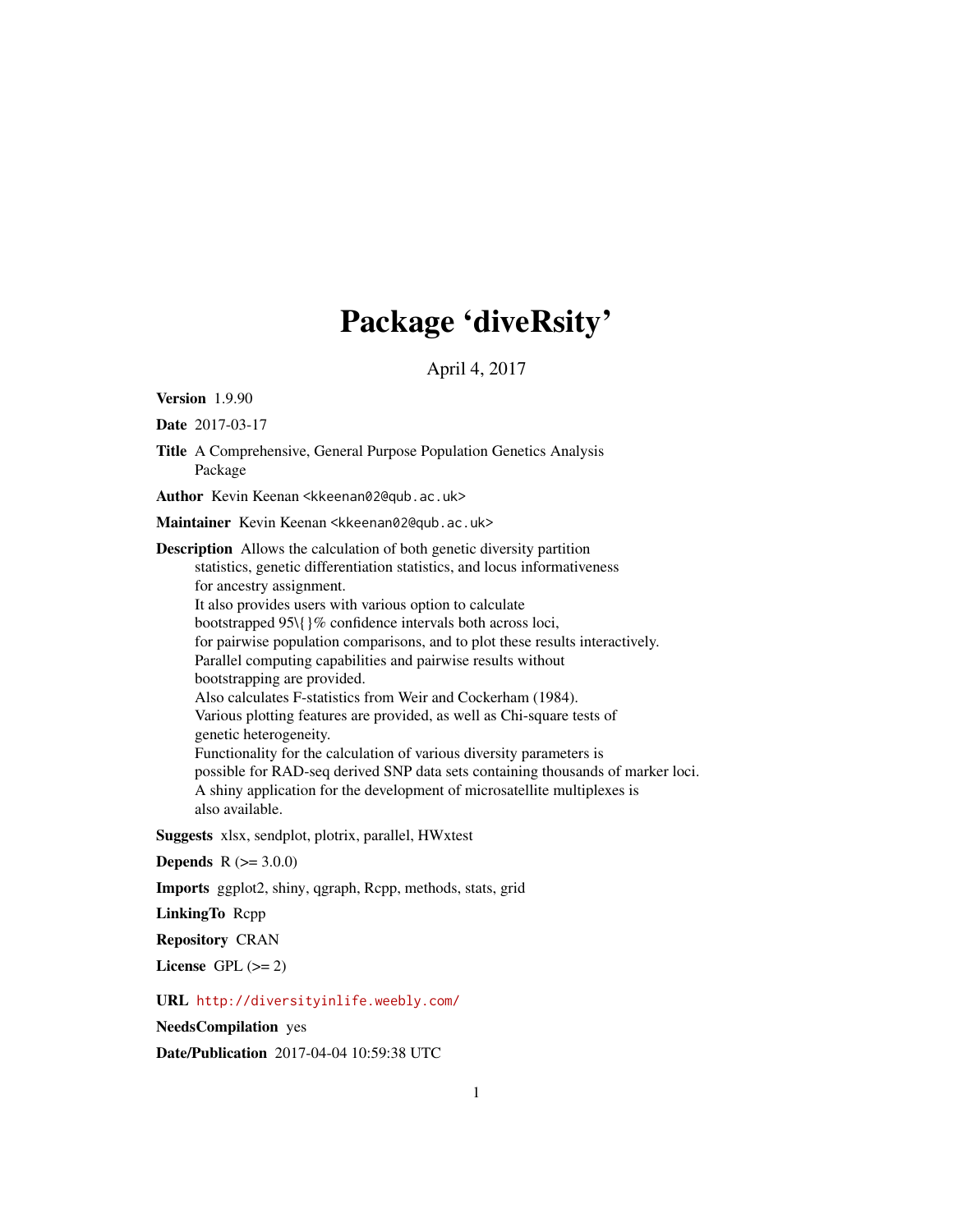## <span id="page-1-0"></span>R topics documented:

|           |  | $\overline{2}$ |
|-----------|--|----------------|
|           |  | $\overline{3}$ |
|           |  | 5              |
|           |  | $\overline{7}$ |
|           |  | $\overline{7}$ |
|           |  | 8              |
|           |  | 9              |
| diffPlot  |  | 12             |
|           |  | 13             |
|           |  | 15             |
|           |  | 16             |
|           |  | 17             |
|           |  | 19             |
|           |  | 21             |
|           |  | 22             |
| fstOnly   |  | 25             |
|           |  | 26             |
|           |  |                |
|           |  | 28             |
|           |  | 30             |
|           |  | 31             |
|           |  | 32             |
|           |  | 32             |
| $sup2gen$ |  | 34             |
| SNPs      |  | 35             |
| Test data |  | 35             |
|           |  |                |

#### **Index** [36](#page-35-0)

arp2gen *Fast and simple conversion of arlequin (.arp) genotype files to genepop files, form within the* R *environment.*

### Description

arp2gen allows simple file conversion from the arlequin genotype format to the genepop genotype format. Arlequin files can gave 2-digit or 3-digit allele records. No file size limit is imposed, however, system RAM is a limiting factor.

#### Usage

arp2gen(infile)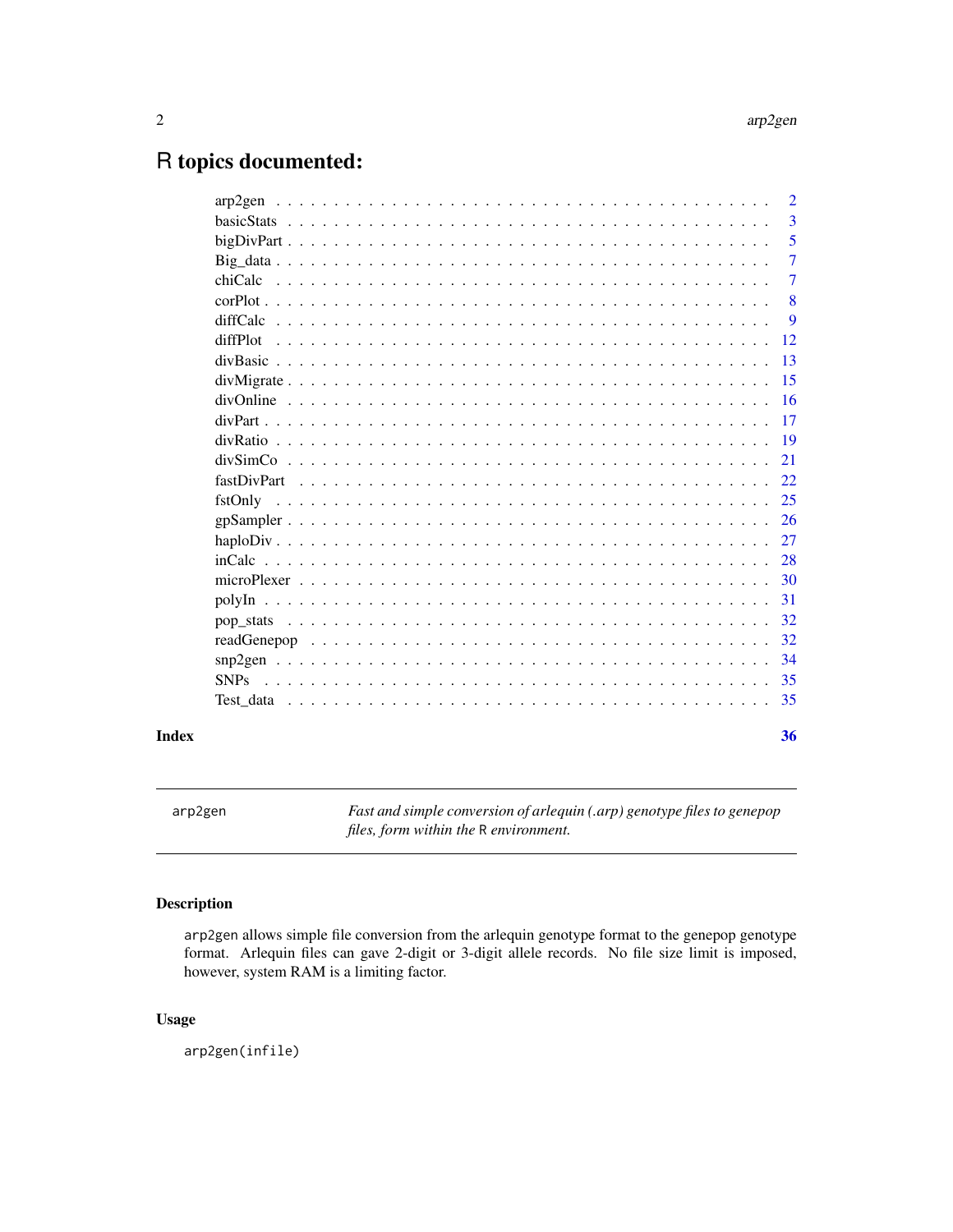#### <span id="page-2-0"></span>**basicStats** 3

#### **Arguments**

| infile | Specifying the name of the '.arp' arlequin genotype file. The argument must be         |
|--------|----------------------------------------------------------------------------------------|
|        | a character string of the file name if it is located in the current working directory, |
|        | or the file path (relative or absolute) if not.                                        |

#### Details

Following the input of a .arp file, arp2gen will write a .gen file to the same directory as the original .arp file. The output file will have the same name as the original infile, with the exception of the file extension, which will be .gen following file conversion. The original .arp file will remain unmodified.

#### Author(s)

Kevin Keenan <kkeenan02@qub.ac.uk>

| basicStats | Claculate basic descriptive population parameters from a genepop |
|------------|------------------------------------------------------------------|
|            | genotype file                                                    |

#### Description

A new and improved version of divBasic, with a more comprehensive set of control arguments, as well as better memory and CPU efficiency. Additional options for testing homozygosity/heterozygosity excess are also provided.

#### Usage

```
basicStats(infile = NULL, outfile = NULL, fis_ci = FALSE,
           ar\_ci = FALSE, fis\_books = NULL, ar\_books = NULL,
           mc_{}reps = 9999, rarefaction = TRUE, ar_alpha = 0.05,
           fis_alpha = 0.05)
```
#### Arguments

| infile  | Specifying the name of the 'genepop' (Rousset, 2008) file from which the statis-<br>tics are to be calculated. This file can be in either the 3 digit of 2 digit format,<br>and must contain only one <i>whitespace</i> separator (e.g. "space" or "tab") between<br>each column including the individual names column. The number of columns<br>must be equal to the number of loci $+1$ (the individual names column). If this<br>file is not in the working directory the file path must be given. The name<br>must be a character string (i.e. enclosed in "" or "). |
|---------|--------------------------------------------------------------------------------------------------------------------------------------------------------------------------------------------------------------------------------------------------------------------------------------------------------------------------------------------------------------------------------------------------------------------------------------------------------------------------------------------------------------------------------------------------------------------------|
| outfile | A character string specifying the name to be given to the output tab delimited<br>file. Default value of NULL means that no file is written.                                                                                                                                                                                                                                                                                                                                                                                                                             |
| fis ci  | A logical argument specifying whether confidence limits should be calculated<br>for the inbreeding coefficient.                                                                                                                                                                                                                                                                                                                                                                                                                                                          |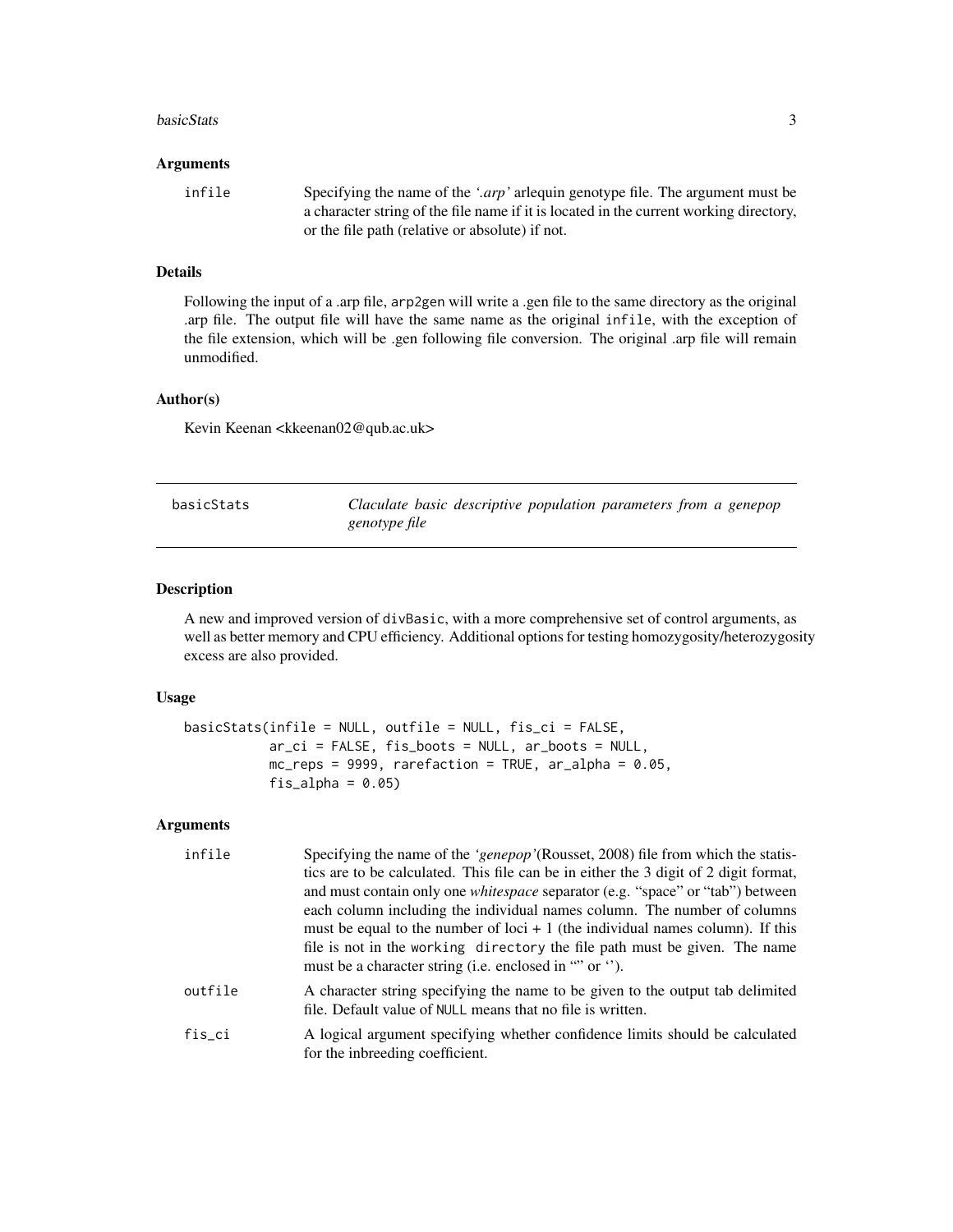| ar_ci       | A logical argument specifying whether confidence limits should be calculated<br>for resampleed allelic richness. Only valid when rarefaction = FALSE.                                                                                                                                       |
|-------------|---------------------------------------------------------------------------------------------------------------------------------------------------------------------------------------------------------------------------------------------------------------------------------------------|
| fis_boots   | An integer specifying the number of bootstrap replicate used to calculate confi-<br>dence limits for the inbreeding coefficient if fis_ci = TRUE                                                                                                                                            |
| ar_boots    | An integer specifying the number of bootstrap replicate used to calculate confi-<br>dence limits for allelic richness if $ar_c$ = TRUE and rarefaction = FALSE                                                                                                                              |
| $mc$ $reps$ | An integer specifying the number of Monte Carlo replicates used when carrying<br>out psudo-exact HWE tests                                                                                                                                                                                  |
| rarefaction | A logical indicating whether allelic richness should be calculated using rarefac-<br>tion. If FALSE user should specify the number of ar_boots to use when estimat-<br>ing allelic richness using the resample method                                                                       |
| ar_alpha    | A numeric argument specifying the alpha used to calculate the confidence in-<br>terval for resample based allelic richness. Valid if rarefaction = FALSE,<br>$ar_{\text{-}}$ boots > 2 and $ar_{\text{-}}ci$ = TRUE. Confidence limits are defined as alpha/2 and<br>$1-(\text{alpha}/2)$ . |
| fis_alpha   | A numeric argument specifying the alpha used to calculate the confidence inter-<br>val for resample based allelic richness. Valid if f is_boots > 2 and f is_ci = TRUE.<br>Confidence limits are defined as alpha/2 and 1-(alpha/2).                                                        |

#### Details

HWE tests are carried out using methods originally implemented in the package HWxtest. Test of HWE proportions are either carried out using either exact testing (when the number of genotype tables is less than 10 million), or through Monte Carlo simulations, where the number of random trials can be specified using the argument mc\_reps. HWE tests will also be automatically carried out to assess homozygosity/hetrozygosity excess (i.e. one tailed tests). The test results returned is automatically determined by the proporties of the original data. See ?HWx.test for more details.

#### Value

A list of results

#### Author(s)

Kevin Keenan <kkeenan02@qub.ac.uk>

#### References

Rousset, F., "genepop'007: a complete re-implementation of the genepop software for Windows and Linux.," Molecular ecology resources, vol. 8, no. 1, pp. 103-6, (2008).

Bill Engels (2014). HWxtest: Exact Tests for Hardy-Weinberg Proportions. R package version 1.0.5. http://CRAN.R-project.org/package=HWxtest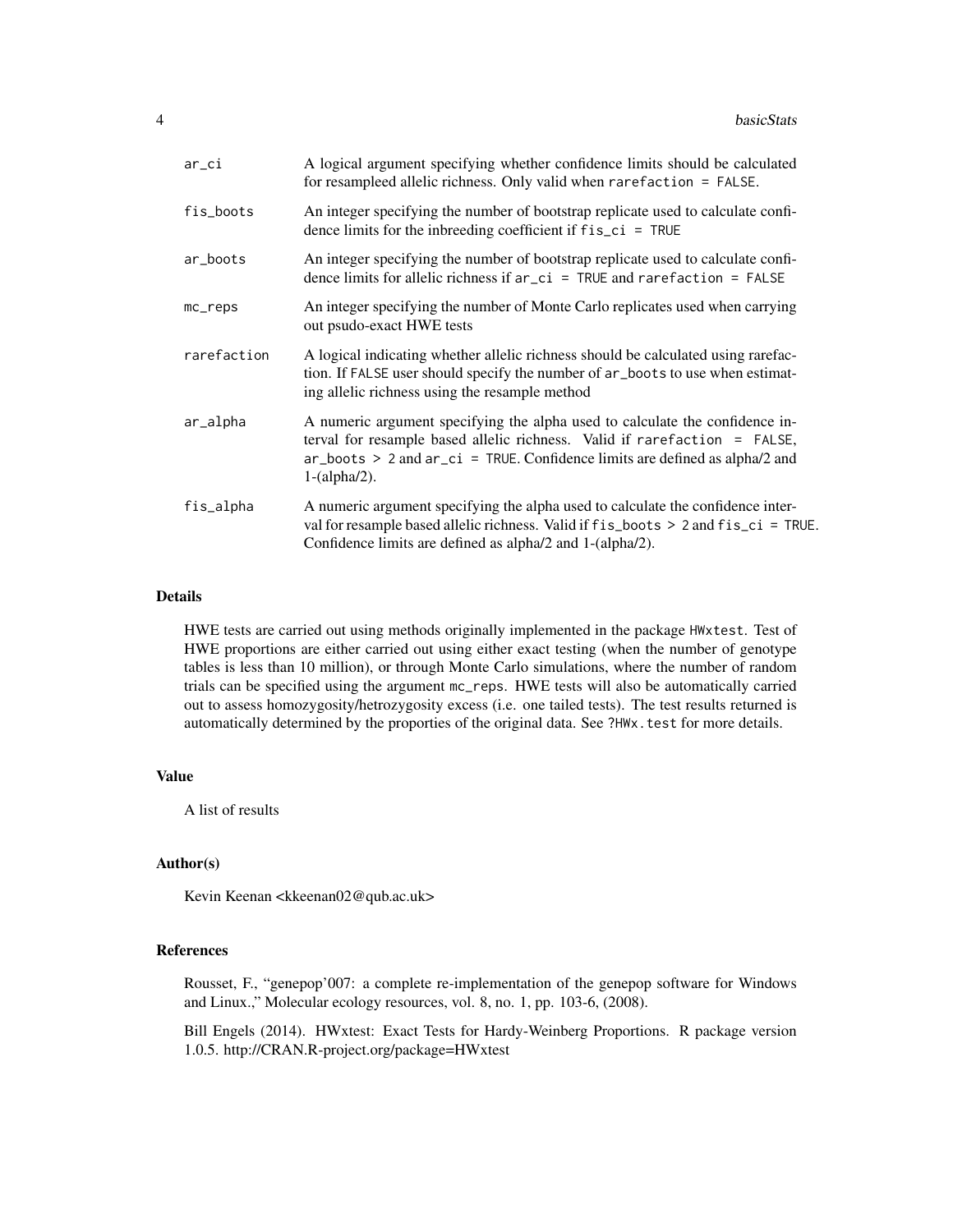#### <span id="page-4-0"></span>bigDivPart 5

#### Examples

```
## Not run:
# To run an example use the following format
library("diveRsity")
data(Test_data)
test_results <- basicStats(infile = Test_data, outfile = "test_run",
                           fis_ci = TRUE, ar_ci = TRUE, fis_boots = 999,
                           ar_boots = 999, mc_reps = 9999,
                           rarefaction = FALSE, ar_alpha = 0.05,fis_alpha = 0.05)
```
## End(Not run)

bigDivPart *Genetic differentiation statistics and their estimators for high throughput data (e.g. RAD-seq derived SNPS)*

#### Description

bigDivPart allows for the calculation of four main diversity partition statistics and their respective estimators from large genepop files.

#### Usage

| bigDivPart(infile = NULL, outfile = NULL, |  |                                  |  |
|-------------------------------------------|--|----------------------------------|--|
|                                           |  | $WC_Fst = FALSE, format = NULL)$ |  |

#### Arguments

| infile  | Specifying the name of the 'genepop' (Rousset, 2008) file from which the statis-                                                                   |
|---------|----------------------------------------------------------------------------------------------------------------------------------------------------|
|         | tics are to be calculated This file can be in either the 3 digit of 2 digit format,                                                                |
|         | and must contain only one whitespace separator (e.g. "space" or "tab") between                                                                     |
|         | each column including the individual names column. The number of columns                                                                           |
|         | must be equal to the number of loci $+1$ (the individual names column). If this                                                                    |
|         | file is not in the working directory the file path must be given. The name<br>must be a character string (i.e. enclosed in "" or ").               |
| outfile | Allows users to specify a prefix for an output folder. Name must a character<br>string enclosed in either "" or ".                                 |
| WC Fst  | A Logical argument indicating whether Weir & Cockerham's 1984 F-statistics<br>should be calculated.                                                |
| format  | A character string specifying the preferred output format for calculated results.<br>The arguments txt or xlsx are valid when outfile is not NULL. |

#### Details

All results are optionally written to a user defined directory in either .xlsx or .txt format. The function is identical to the divPart function without the pairwise or bootstrapping functionality.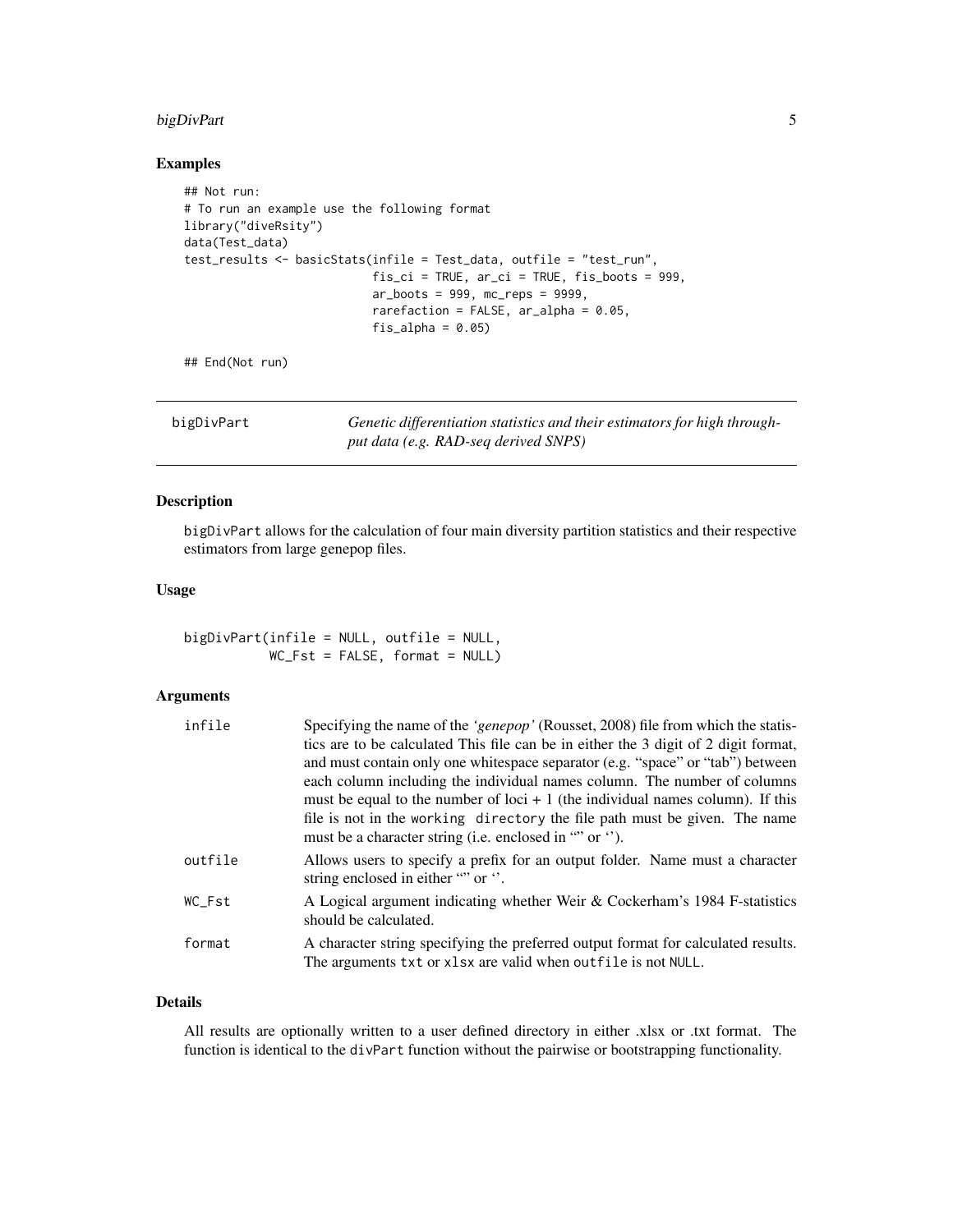#### Value

| standard | A matrix containing identical data to the Standard stats worksheet in the<br>.xlsx workbook.  |
|----------|-----------------------------------------------------------------------------------------------|
| estimate | A matrix containing identical data to the Estimated_stats worksheet in the<br>.xlsx workbook. |

#### Author(s)

Kevin Keenan <kkeenan02@qub.ac.uk>

#### References

Dragulescu, A.D., "xlsx: Read, write, formal Excel 2007 and Excel 97/2000/xp/2003 files", R package version 0.4.2, url:http://CRAN.R-project.org/package=xlsx, (2012).

Guile, D.P., Shepherd, L.A., Sucheston, L., Bruno, A., and Manly, K.F., "sendplot: Tool for sending interactive plots with tool-tip content.", R package version 3.8.10, url: http://CRAN.Rproject.org/package=sendplot, (2012).

Hedrick, P., "A standardized genetic differentiation measure," Evolution, vol. 59, no. 8, pp. 1633- 1638, (2005).

Jost, L., "G ST and its relatives do not measure differentiation," Molec- ular Ecology, vol. 17, no. 18, pp. 4015-4026, (2008).

Manly, F.J., "Randomization, bootstrap and Monte Carlo methods in biology", Chapman and Hall, London, 1997.

Nei, M. and Chesser, R., "Estimation of fixation indices and gene diver- sities," Ann. Hum. Genet, vol. 47, no. Pt 3, pp. 253-259, (1983).

R Development Core Team (2011). R: A language and environment for statistical computing. R Foundation for Statistical Computing, Vienna, Austria. ISBN 3-900051-07-0, URL http://www.Rproject.org/.

Revolution Analytics (2012). doParallel: Foreach parallel adaptor for the parallel package. R package version 1.0.1. http://CRAN.R-project.org/package=doParallel

Revolution Analytics (2012). foreach: Foreach looping construct for R. R package version 1.4.0. http://CRAN.R-project.org/package=foreach

Rousset, F., "genepop'007: a complete re-implementation of the genepop software for Windows and Linux.," Molecular ecology resources, vol. 8, no. 1, pp. 103-6, (2008).

Weir, B.S. & Cockerham, C.C., Estimating F-Statistics, for the Analysis of Population Structure, Evolution, vol. 38, No. 6, pp. 1358-1370 (1984).

#### Examples

```
## Not run:
# simply use the following format to run the function
test_result <- bigDivPart(infile = 'mydata', outfile = "myresults',
                         WC_Fst = TRUE, format = "txt")
```
## End(Not run)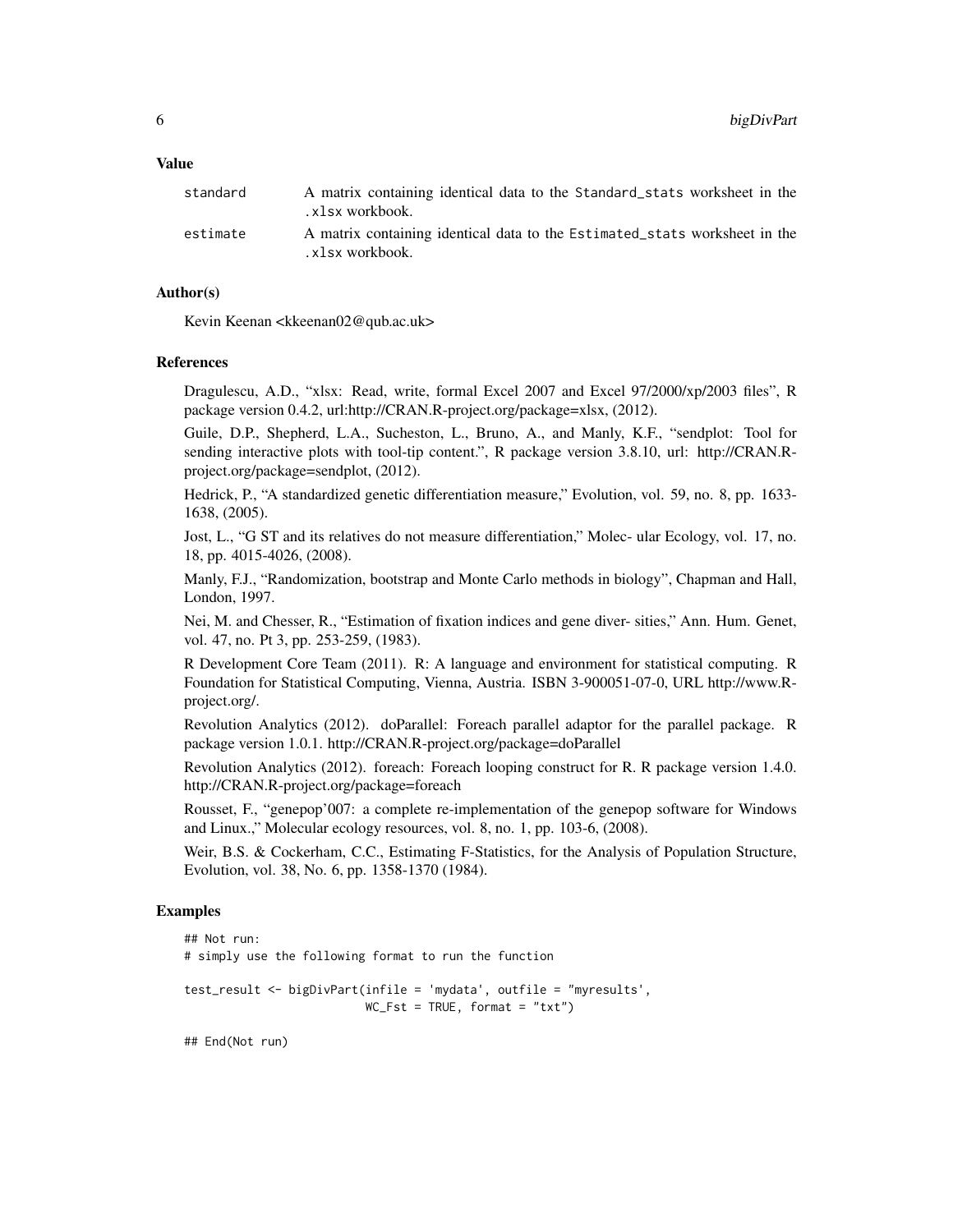#### <span id="page-6-0"></span>Description

big\_data is a typical genepop (Rousset, 2008) two digit format input file for the package diveRsity. The data was simulated using a hierarchical island model containing five island groups with ten local demes each. Migration within island groups was much larger that between.

#### Usage

Big\_data

#### Format

genepop 2 digit.

#### References

Rousset, F., "genepop'007: a complete re-implementation of the genepop software for Windows and Linux.," Molecular Ecology Resources, vol. 8, no. 1, pp. 103-6, (2008).

chiCalc *Testing sample independence from genotype counts*

#### Description

chiCalc carries out Fisher's exact tests of sample independence using genotype data.

#### Usage

chiCalc(infile = NULL, outfile = NULL, pairwise = FALSE, mcRep = 2000)

#### Arguments

| infile   | A character string indicating the location and name of a genepop format file to<br>be read. If the file is in the current working directory, only the name must be<br>provided. If the file is in a directory other than the current working directory,<br>either a relative or absolute path to the file must be provided. The genepop file<br>can be in the 2-digit or 3-digit allele format. |
|----------|-------------------------------------------------------------------------------------------------------------------------------------------------------------------------------------------------------------------------------------------------------------------------------------------------------------------------------------------------------------------------------------------------|
| outfile  | A character string indicating the prefix to be added to the results directory cre-<br>ated. All results files will be written to this directory.                                                                                                                                                                                                                                                |
| pairwise | A logical argument indicating whether sample independence should be tested<br>between all population pairs.                                                                                                                                                                                                                                                                                     |
| mcRep    | An integer specifying the number Monte Carlo test replicates. See ?f i sher. test<br>for more information.                                                                                                                                                                                                                                                                                      |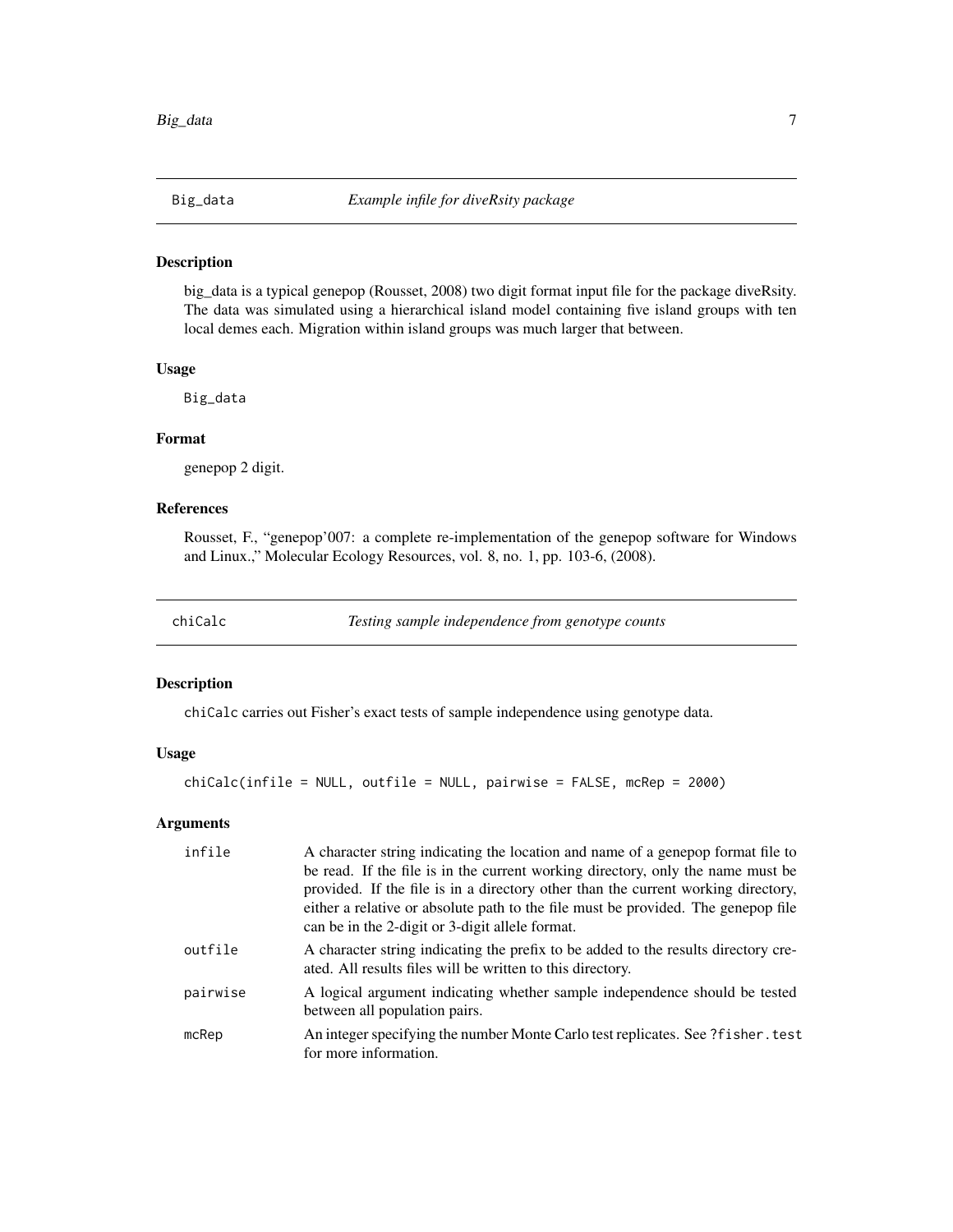#### <span id="page-7-0"></span>Details

All results will be written to a user defined folder ("working\_directory/outfile"), providing an argument is passed for 'outfile'. Otherwise, results will only be returned to the workspace.

Fisher's exact tests are carried out using the function fisher.test. Multilocus p values are calculated using Fisher's method for combining p value.

#### Value

| overall       | A data frame containing p values calculated across all population samples, per<br>locus and across all loci.                                          |
|---------------|-------------------------------------------------------------------------------------------------------------------------------------------------------|
| multilocus_pw | Generated if pairwise = TRUE. The object is a data frame containing multilocus<br>p value calculated for all population pairs.                        |
| $locus_$      | A data frame containing locus p values calculated for all pairs of populations.<br>Rows represent loci, while columns represent pairwise comparisons. |

#### Author(s)

Kevin Keenan <kkeenan02@qub.ac.uk>

#### Examples

```
## Not run:
# To run an example use the following format
library(diveRsity)
data(Test_data)
test_results <- chiCalc(infile = Test_data, outfile = NULL,
                        pairwise = TRUE, mcRep = 5000)
```
## End(Not run)

| corPlot | A function to plot the relationship between Gst, G'st, Theta, D (Jost)   |
|---------|--------------------------------------------------------------------------|
|         | and the mean number of alleles at a locus. A reimplementation of         |
|         | corplot. This function will replace the old function in later version of |
|         | the package.                                                             |

#### Description

corPlot uses the information calculated by diffCalc to plot and calculate the relationship between Gst, G'st, Theta, D (Jost) and the mean number of alleles per locus. This information can then be used to assess the likelihood that data derived from the loci are suitable for the calculation of population demography using Fst or its analogues. This is based on the assumption that where *u* > *m*, demographic process are obscured by mutation.

#### Usage

```
corPlot(infile = NULL, write = FALSE, plot.format = NULL)
```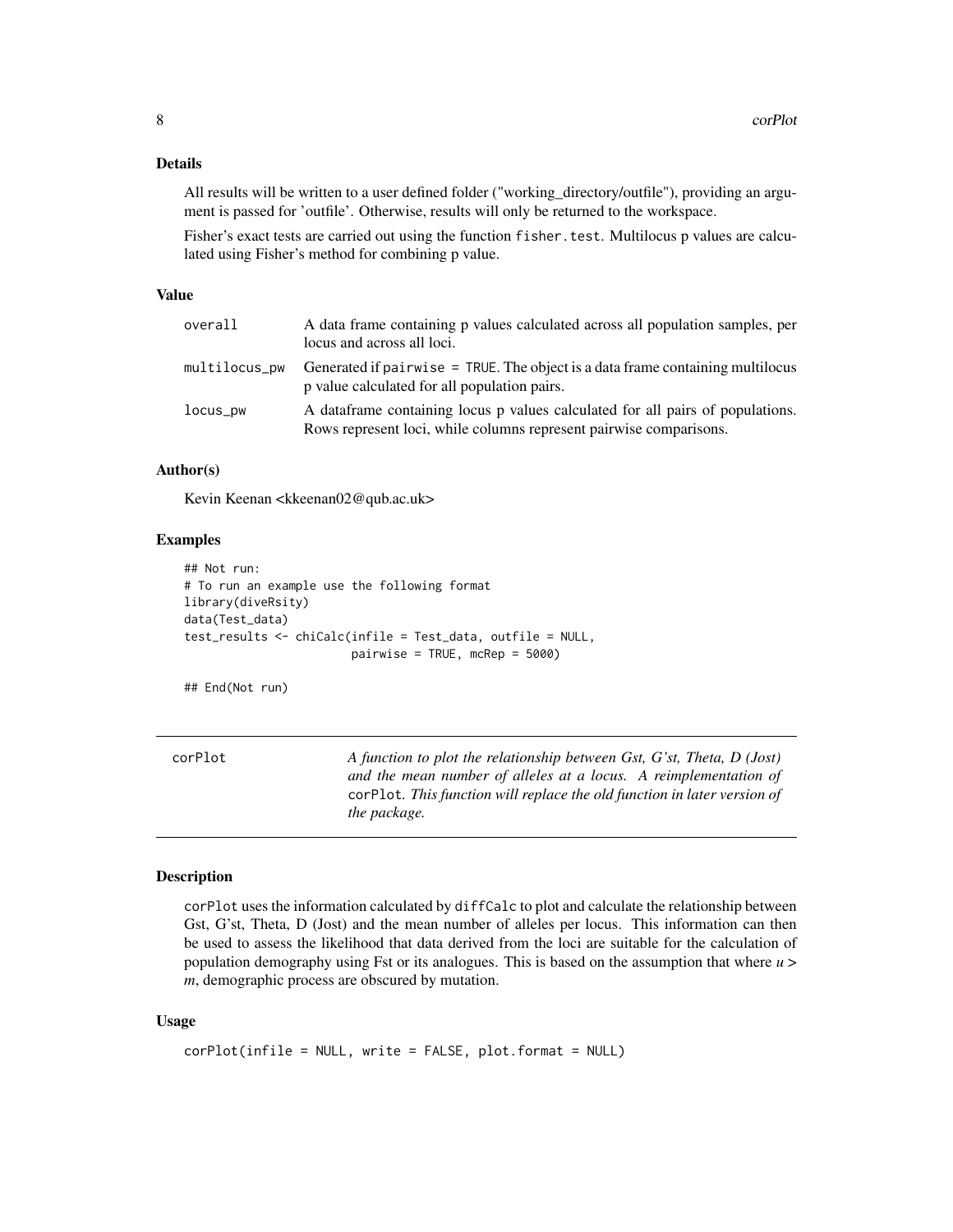#### <span id="page-8-0"></span>diffCalc 9

#### Arguments

| infile      | A character string indicating the location and name of a genepop format file to<br>be read. If the file is in the current working directory, only the name must be<br>provided. If the file is in a directory other than the current working directory,<br>either a relative or absolute path to the file must be provided. The genepop file<br>can be in the 2-digit or 3-digit allele format. |
|-------------|-------------------------------------------------------------------------------------------------------------------------------------------------------------------------------------------------------------------------------------------------------------------------------------------------------------------------------------------------------------------------------------------------|
| write       | A logical argument indicating whether results should be written to file or not                                                                                                                                                                                                                                                                                                                  |
| plot.format | A string indicating the format to which plots should be written. Either 'png' or<br>'eps' are accepted.                                                                                                                                                                                                                                                                                         |

#### Details

This function returns four scatter plots showing the relationship between Fst (Weir and Cockerham 1984), Gst (Nei and Chesser 1983), G'st (Hedrick 2005) and D (Jost 2008) and the mean number of alleles per locus. The function allows user to write plots to file, and return a four panelled figure. Plots are generated using the ggplot2 package and arranged in a grid using the multiplot function by Winston Chang (Chang 2012).

#### Author(s)

Kevin Keenan <kkeenan02@qub.ac.uk>

#### References

Cheng, W., R Graphics Cookbook, O'Reilly Media inc. 2012.

Hedrick, P., "A standardized genetic differentiation measure," Evolution, vol. 59, no. 8, pp. 1633- 1638, (2005).

Jost, L., "G ST and its relatives do not measure differentiation," Molec- ular Ecology, vol. 17, no. 18, pp. 4015-4026, (2008).

Nei, M. and Chesser, R., "Estimation of fixation indices and gene diver- sities," Ann. Hum. Genet, vol. 47, no. Pt 3, pp. 253-259, (1983).

Weir, B.S. & Cockerham, C.C., Estimating F-Statistics, for the Analysis of Population Structure, Evolution, vol. 38, No. 6, pp. 1358-1370 (1984).

diffCalc *A faster function for calculating genetic differentiation statistics*

#### Description

This function allows the calculation of pairwise differentiation using a range of population statistics, such as Gst (Nei & Chesser, 1983), G'st (Hedrick, 2005), theta (Weir & Cockerham, 1984) and D (Jost, 2008). These parameters can also be calculated at the global and locus levels. Significance of differentiation can be assessed through the calculation of 95% confidence limits using a bias corrected bootstrapping method. The functionality diffCalc is similar to the fastDivPart function. However diffCalc is much faster and more memory efficient than fastDivPart. This function also only allows results to be written to text files rather than xlsx file (as in fastDivPart. No plotting options are provide in diffCalc.)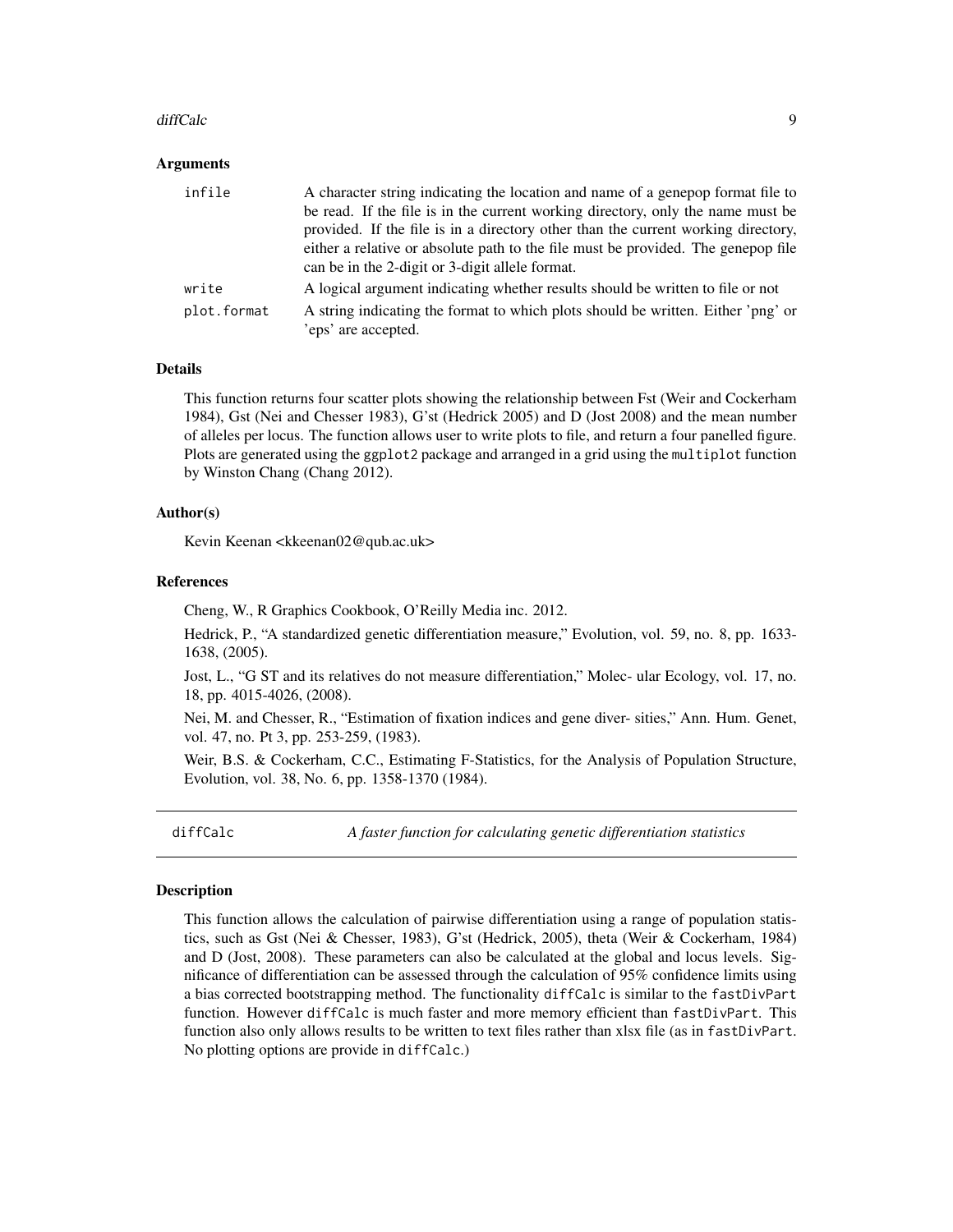#### Usage

```
diffCalc(infile = NULL, outfile = NULL, fst = FALSE, pairwise = FALSE,
        bs_locus = FALSE, bs_pairwise = FALSE, boots = NULL,
        ci_type = "individuals", alpha = 0.05, para = FALSE)
```
#### Arguments

| infile      | Specifying the name of the 'genepop' (Rousset, 2008) file from which the statis-<br>tics are to be calculated This file can be in either the 3 digit of 2 digit for-<br>mat. See http://genepop.curtin.edu.au/help_input.html for detail on<br>the genepop file format. |
|-------------|-------------------------------------------------------------------------------------------------------------------------------------------------------------------------------------------------------------------------------------------------------------------------|
| outfile     | A character string specifying the name of the folder to which results should be<br>written.                                                                                                                                                                             |
| fst         | A Logical argument indicating whether Weir & Cockerham's 1984 F-statistics<br>should be calculated. NOTE - Calculating these statistics adds significant time<br>to analysis when carrying out pairwise comparisons.                                                    |
| pairwise    | A logical argument indicating whether standard pairwise diversity statistics should<br>be calculated and returned as a diagonal matrix.                                                                                                                                 |
| bs_locus    | Gives users the option to calculate bias corrected 95% confidence intervals for<br>locus statistic species.                                                                                                                                                             |
| bs_pairwise | Gives users the option to calculate bias corrected 95% confidence intervals for<br>pairwise statistics.                                                                                                                                                                 |
| boots       | Specified the number of bootstraps for the calculation of 95% confidence inter-<br>vals.                                                                                                                                                                                |
| $ci_type$   | A character string indicating whether bootstrapping should be carried out over<br>individuals within samples (''individuals''.), or across loci (''loci'').                                                                                                             |
| alpha       | A numeric argument, specifying the alpha value used to estimate confidence<br>limits for relevant parameters. Both the alpha/2 and the 1-(alpha/2) quantiles<br>will be returned. Default value results in 95% CI.                                                      |
| para        | A logical argument indicating whether computations should be carried out over<br>multiple CPUs, if available.                                                                                                                                                           |

#### Value

If outfile is given as a character string, all results will be written to text files. The files will be written to a directory under the current working directory. The number of files written depends on the options choose. As well as this a list object is returned to the R workspace, containing the following results:

| std stats | A data frame, containing locus estimates for Gst, G'st, G''st, D (and Weir       |
|-----------|----------------------------------------------------------------------------------|
|           | and Cockerham's F-statistics, if $fst = TRUE$ ). The last row of this data frame |
|           | contains the global estimate for each statistic across all samples and loci.     |
| global_bs | If bs locus = TRUE, this object is returned. It is a dataframe containing global |
|           | estimates and lower and upper 95% CIs for all relevant statistics.               |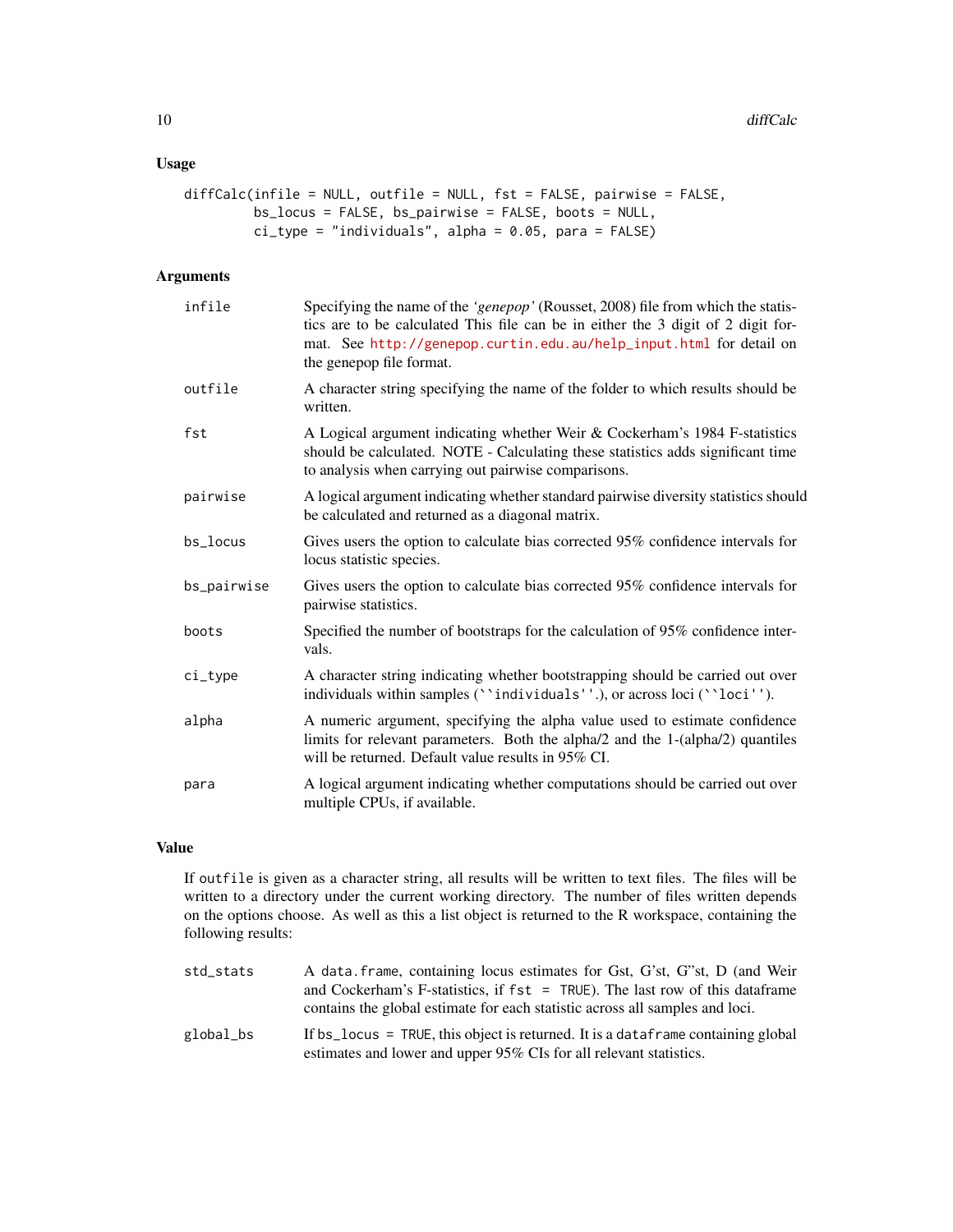#### diffCalc 11

| bs locus    | If bs_locus = TRUE, this object is returned. It is a list of either $4$ or $7$ data frames<br>the number of which depend on fst. Each dataframe contains the locus statistics<br>estimate across all samples along with lower and upper 95% confidence limits.                                          |
|-------------|---------------------------------------------------------------------------------------------------------------------------------------------------------------------------------------------------------------------------------------------------------------------------------------------------------|
| pw_locus    | If pairwise = TRUE, this list of dataframes is returned. The list contains a<br>data frame for each relevant statistics, where rows correspond to loci and columns<br>correspond to all possible pairwise combinations of samples. If outfile is pro-<br>vided, these results are also written to file. |
| pairwise    | If pairwise $=$ TRUE, this object is returned. It is a list of either 3 or 4 ma-<br>trices (depending on the value of fst) containing pairwise estimate of relevant<br>statistics.                                                                                                                      |
| bs_pairwise | A list of either 4 or 5 (depending on the value of fst) containing pairwise esti-<br>mates and lower and upper 95% confidence intervals for all relevant statistics.                                                                                                                                    |

#### Author(s)

Kevin Keenan <kkeenan02@qub.ac.uk>

#### References

Eddelbuettel, D., and Francois, R., (2011). Rcpp: Seamless R and C++ Integration. Journal of Statistical Software, 40(8), 1-18. URL http://www.jstatsoft.org/v40/i08/.

Hedrick, P., "A standardized genetic differentiation measure," Evolution, vol. 59, no. 8, pp. 1633- 1638, (2005).

Jost, L., "G ST and its relatives do not measure differentiation," Molec- ular Ecology, vol. 17, no. 18, pp. 4015-4026, (2008).

Manly, F.J., "Randomization, bootstrap and Monte Carlo methods in biology", Chapman and Hall, London, 1997.

Meirmans, P.G., and Hedrick, P.W., (2011), Assessing population structure: Fst and related measures., Molecular Ecology, Vol. 11, pp5-18. doi: 10.1111/j.755-0998.2010.02927.x

Nei, M. and Chesser, R., "Estimation of fixation indices and gene diver- sities," Ann. Hum. Genet, vol. 47, no. Pt 3, pp. 253-259, (1983).

R Development Core Team (2011). R: A language and environment for statistical computing. R Foundation for Statistical Computing, Vienna, Austria. ISBN 3-900051-07-0, URL http://www.Rproject.org/.

Rousset, F., "genepop'007: a complete re-implementation of the genepop software for Windows and Linux.," Molecular ecology resources, vol. 8, no. 1, pp. 103-6, (2008).

Weir, B.S. & Cockerham, C.C., Estimating F-Statistics, for the Analysis of Population Structure, Evolution, vol. 38, No. 6, pp. 1358-1370 (1984).

#### Examples

```
## Not run:
# simply use the following format to run the function
library(diveRsity)
data(Test_data)
Test_data[is.na(Test_data)] <- ""
```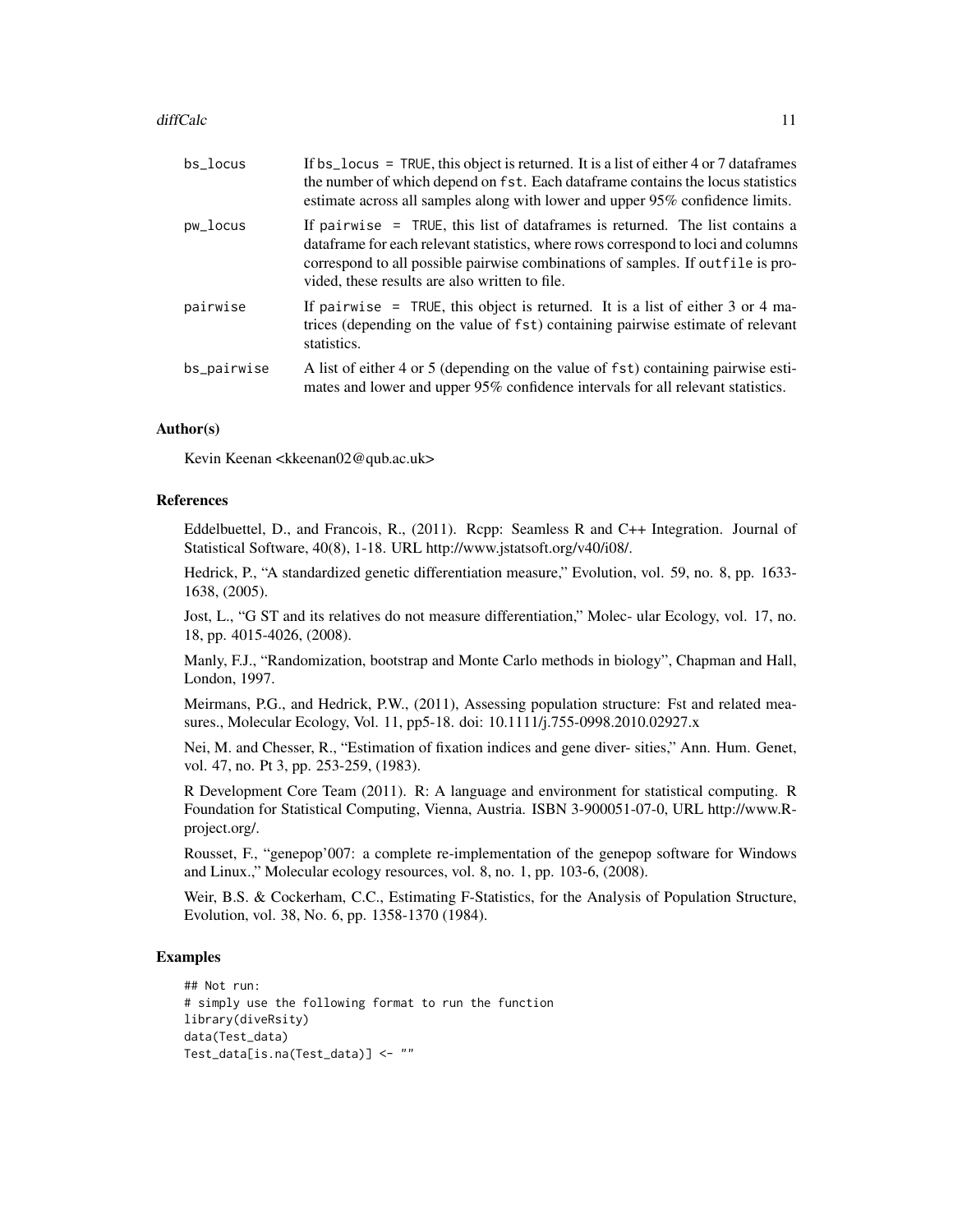```
test_result <- diffCalc(infile = Test_data, outfile = "myresults",
                        fst = TRUE, pairwise = TRUE, bs_locus = TRUE,
                        bs_pairwise = TRUE, boots = 1000, para = TRUE)
```
## End(Not run)

diffPlot *A function to plot pairwise statistics calculated by divPart.*

#### Description

This function uses results from divPart to plot pairwise statistic estimators.

#### Usage

 $diffPlot(x, outfile = NULL, interactive = FALSE)$ 

#### Arguments

| X.          | Results object returned from the function 'divPart'                                                                |
|-------------|--------------------------------------------------------------------------------------------------------------------|
| outfile     | A character string indication the folder location to which plot files should be<br>written.                        |
| interactive | A logical argument indication whether the package 'sendplot' should be used to<br>plot 'divPart' pairwise results. |

#### Details

A number of heatmap style plots of pairwise differentiation are generated. The function takes the output from either fastDivPart or diffPlot and writes interactive HTML plots to file. The number of plots depends on the input structure. For instance, if fst = FALSE in either fastDivPart or diffCalc, then a plot containing pairwise Fst will be produced.

#### Author(s)

Kevin Keenan <kkeenan02@qub.ac.uk>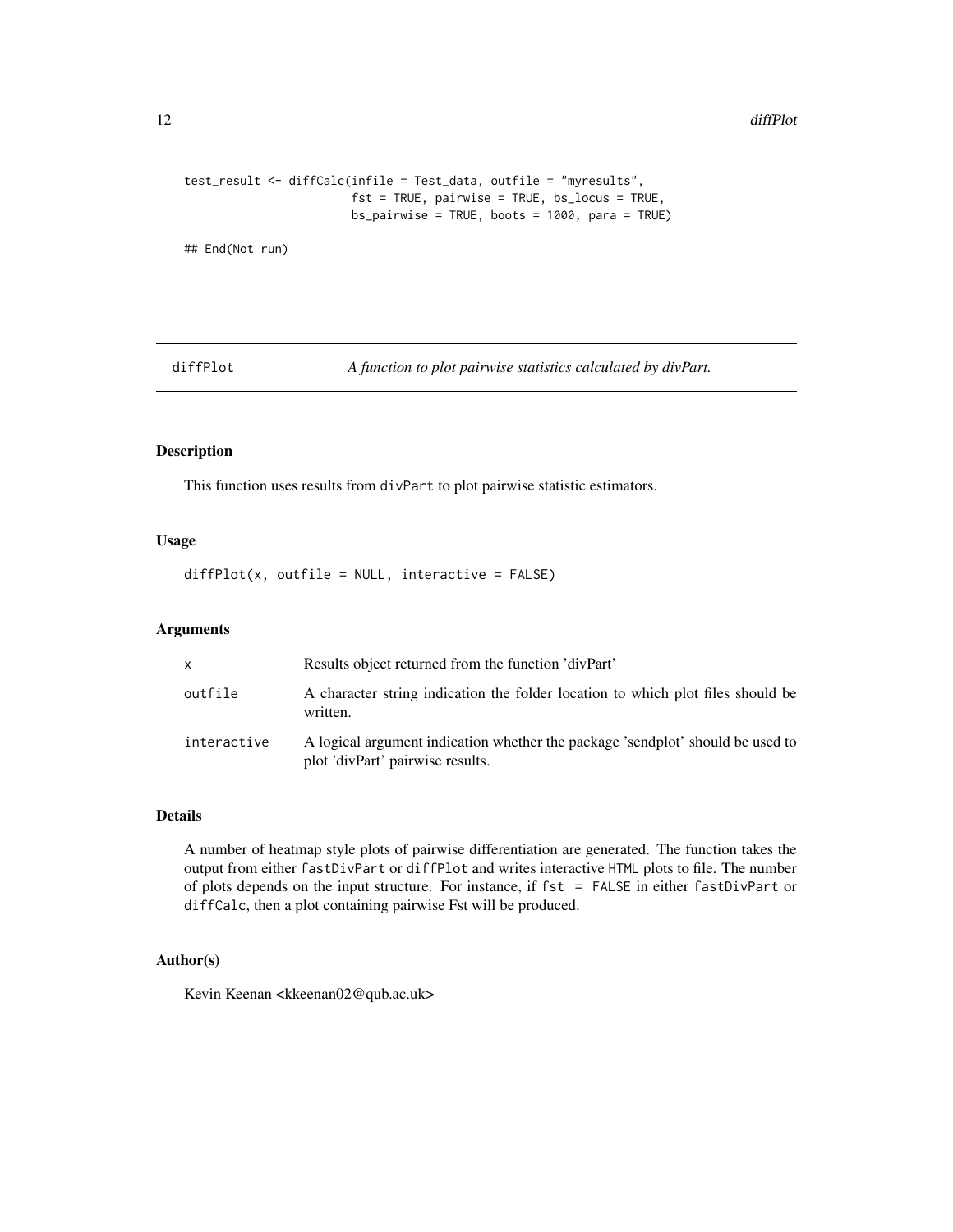<span id="page-12-0"></span>divBasic *A function to calculate basic population parameters such as allelic richness, observed heterozygosity, as well as expected heterozygosity.*

#### Description

divBasic allows the calculation of locus and overall basic population parameters. divBasic will write results to a *.xlsx* workbook. The function accepts co-dominant genetic data in both 2 and 3 digit genepop formats.

#### Usage

```
divBasic(intile = NULL, outfile = NULL, gp = 3, bootstraps = NULL,HWEexact = FALSE, mcRep = 2000)
```
#### Arguments

| infile     | Specifying the name of the 'genepop' (Rousset, 2008) file from which the statis-<br>tics are to be calculated. This file can be in either the 3 digit of 2 digit format,<br>and must contain only one <i>whitespace</i> separator (e.g. "space" or "tab") between<br>each column including the individual names column. The number of columns<br>must be equal to the number of loci $+1$ (the individual names column). If this<br>file is not in the working directory the file path must be given. The name<br>must be a character string (i.e. enclosed in "" or "). |
|------------|--------------------------------------------------------------------------------------------------------------------------------------------------------------------------------------------------------------------------------------------------------------------------------------------------------------------------------------------------------------------------------------------------------------------------------------------------------------------------------------------------------------------------------------------------------------------------|
| outfile    | Allows users to specify a prefix for an output folder. Name must a character<br>string enclosed in either "" or ".                                                                                                                                                                                                                                                                                                                                                                                                                                                       |
| gp         | Specifies the digit format of the infile. Either 3 (default) or 2.                                                                                                                                                                                                                                                                                                                                                                                                                                                                                                       |
| bootstraps | This argument specifies how many bootstrap iterations should be executed when<br>calculating 95% confidence intervals for \$F_is\$. The argument should be an<br>integer greater than 1. Setting bootstrap = $NULL$ suppresses the calculation of<br>F is. Users should note that setting this argument to values greater than 1000<br>may result in longer executions times.                                                                                                                                                                                            |
| HWEexact   | A logical argument specifying if HWE testing should be carried out using Fisher's<br>exact tests.                                                                                                                                                                                                                                                                                                                                                                                                                                                                        |
| mcRep      | An integer specifying the number of replicates to use for the Monte Carlo tests<br>if HWEexact is TRUE.                                                                                                                                                                                                                                                                                                                                                                                                                                                                  |
|            |                                                                                                                                                                                                                                                                                                                                                                                                                                                                                                                                                                          |

#### Details

All results will be written to a user defined folder ("working\_directory/outfile"), providing an argument is passed for 'outfile'. Results will be written to .xlsx files, and multiple R objects are also written to the current environment.

HWE tests can be carried out using either a standard Chisq goodness of fit method, or using Fisher's exact method. The standard chisq test behave poorly when there are classes with low numbers of observations (e.g. hypervariable microsatellite loci). In such instance it is advisable to use exact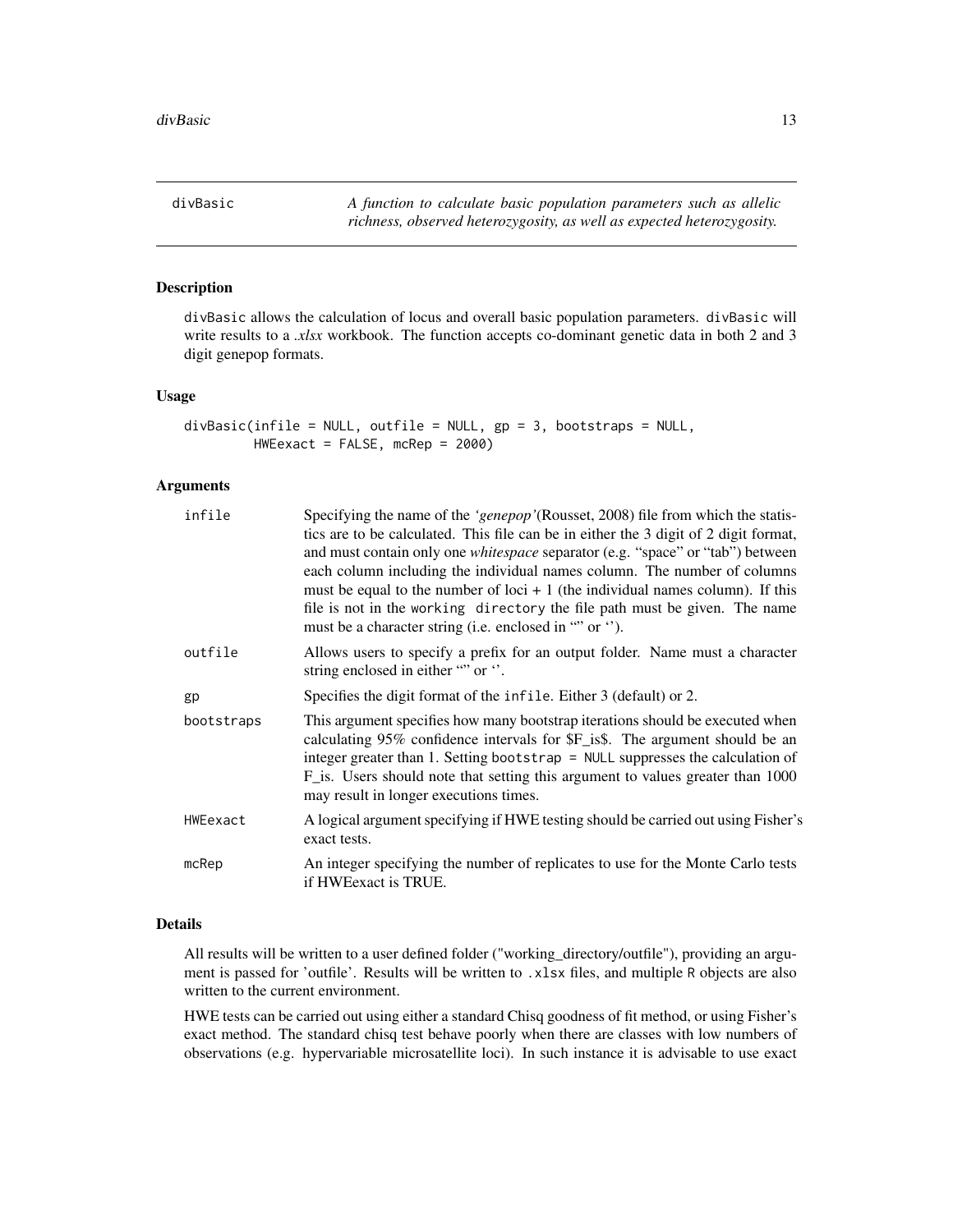testing. Multi-locus HWE is tested using the standard chisq method by summing chisq difference and degrees of freedom across loci, and using these parameter to derive a pvalue for the test. When using exact testing, the multi-locus pvalue is determined using Fisher's method for combining pvalue from independent tests. This process assumes that loci are unlinked.

#### Value

|                    | locus_pop_size A matrix containing the number of individuals typed per locus per population<br>sample. Mean values across loci are also given.                                                                                                                                                                                                                                            |
|--------------------|-------------------------------------------------------------------------------------------------------------------------------------------------------------------------------------------------------------------------------------------------------------------------------------------------------------------------------------------------------------------------------------------|
| Allele_number      | A matrix containing the number of alleles observed per locus per population<br>sample. Mean values across loci are also given.                                                                                                                                                                                                                                                            |
| proportion_Alleles |                                                                                                                                                                                                                                                                                                                                                                                           |
|                    | A matrix containing the percentage of total alleles observed per locus per popu-<br>lation sample. Mean values across loci are also given.                                                                                                                                                                                                                                                |
| Allelic_richness   |                                                                                                                                                                                                                                                                                                                                                                                           |
|                    | A matrix containing the allelic richness per locus per population sample. Allelic<br>richness is calculated using 1000 re-samples ( $n =$ smallest sample in the input<br>data file), with replacement per population sample locus per population sample.<br>Mean values across loci are also given.                                                                                      |
| Ho                 | A matrix containing observed heterozygosity per locus per population sample.<br>Mean values across loci are also given.                                                                                                                                                                                                                                                                   |
| He                 | A matrix containing expected heterozygosity per locus per population sample.<br>Mean values across loci are also given.                                                                                                                                                                                                                                                                   |
| <b>HWE</b>         | A matrix containing uncorrected $p$ -values from chi-square test for goodness-of-<br>fit to Hardy-Weinberg equilibrium. Overall p-values are also given per popula-<br>tion sample.                                                                                                                                                                                                       |
| fis                | A list of dataframes containing locus and global F_is values for each population<br>sample. In each dataframe the actual F_is is listed in the first column of the<br>matrix, lower and upper 95% confidence intervals are listed in the next two<br>columns, while bias corrected 95% CI are listed in the last two columns. This<br>object is only returned when bootstraps is not NULL |

#### Author(s)

Kevin Keenan <kkeenan02@qub.ac.uk>

#### References

Rousset, F., "genepop'007: a complete re-implementation of the genepop software for Windows and Linux.," Molecular ecology resources, vol. 8, no. 1, pp. 103-6, (2008).

#### Examples

```
## Not run:
# To run an example use the following format
test_results <- divBasic(infile = Test_data, outfile = 'out', gp = 3, bootstraps = 1000)
## End(Not run)
```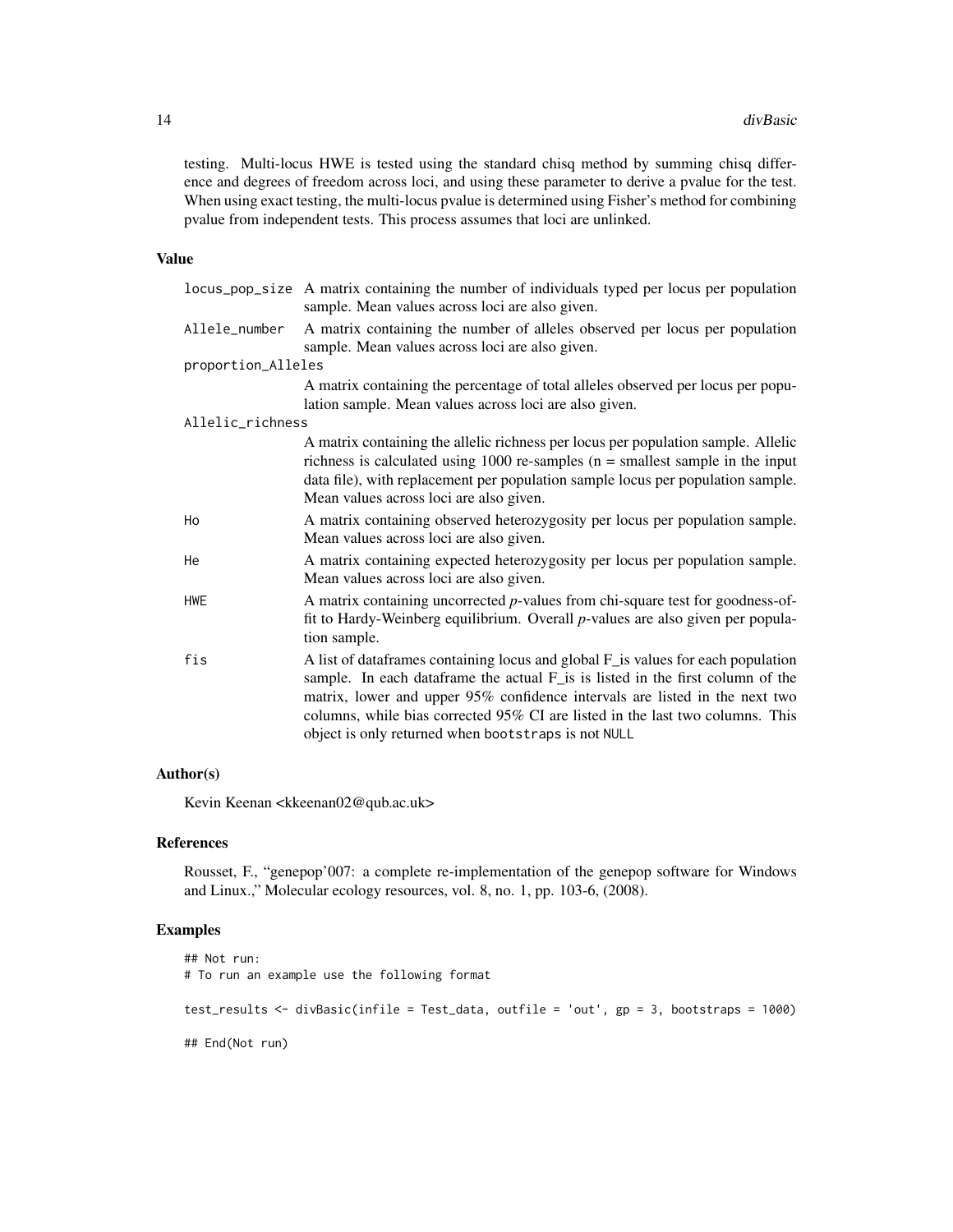<span id="page-14-0"></span>divMigrate *An experimental function for the detection of directional differentiation from microsatellite data.*

#### Description

divMigrate uses the method described in Sundqvist *et al.,* 2013 to plot the relative migration levels between population samples, from microsatellite allele frequency data. The method is still in the experimental stages, and it is not clear how well it performs under most evolutionary scenarios. Caution should be exercised.

#### Usage

```
divMigrate(infile = NULL, outfile = NULL, boots = 0, stat = "all",
           filter_{threshold} = 0, plot_{network} = FALSE,
           plot_col = "darkblue", para = FALSE)
```
#### Arguments

| infile           | Input genepop file name or path.                                                                                                                                                                                                                                                        |  |
|------------------|-----------------------------------------------------------------------------------------------------------------------------------------------------------------------------------------------------------------------------------------------------------------------------------------|--|
| outfile          | String prefix to be added to the results directory. If left NULL, no networks will<br>be written to file.                                                                                                                                                                               |  |
| boots            | The number of bootstrap iteration to carry out for calculating mean relative mi-<br>gration and 95% confidence intervals.                                                                                                                                                               |  |
| stat             | A character string indicating which statistic should be used to estimate relative<br>migration between populations. The argument accepts one of the following:<br>"d" (Jost's D), "gst" (Nei's Gst), "Nm" (Alcala et al, 2014) or "all" (all of the<br>preceeding statistics; default). |  |
| filter_threshold |                                                                                                                                                                                                                                                                                         |  |
|                  | The minimum relative migration value for which edges in the networks should<br>be displayed.                                                                                                                                                                                            |  |
| plot_network     | A logical argument, specifying whether migration results should be plotted in a<br>network.                                                                                                                                                                                             |  |
| plot_col         | Defines the colour of edges in networks. Default is set to "darkblue".                                                                                                                                                                                                                  |  |
| para             | A logical argument, specifying if multiple CPUs should be used when available.                                                                                                                                                                                                          |  |

#### Details

The function will except both Arlequin (.arp) genotype and genepop (.gen/.txt) files, containing codominant diploid data. Using the method outlined in Sundqvist *et al.,* 2013, the relative migration levels between all pairs of populations is determined. A weighted network plot is returned, as well as four matrices containing the objects described below.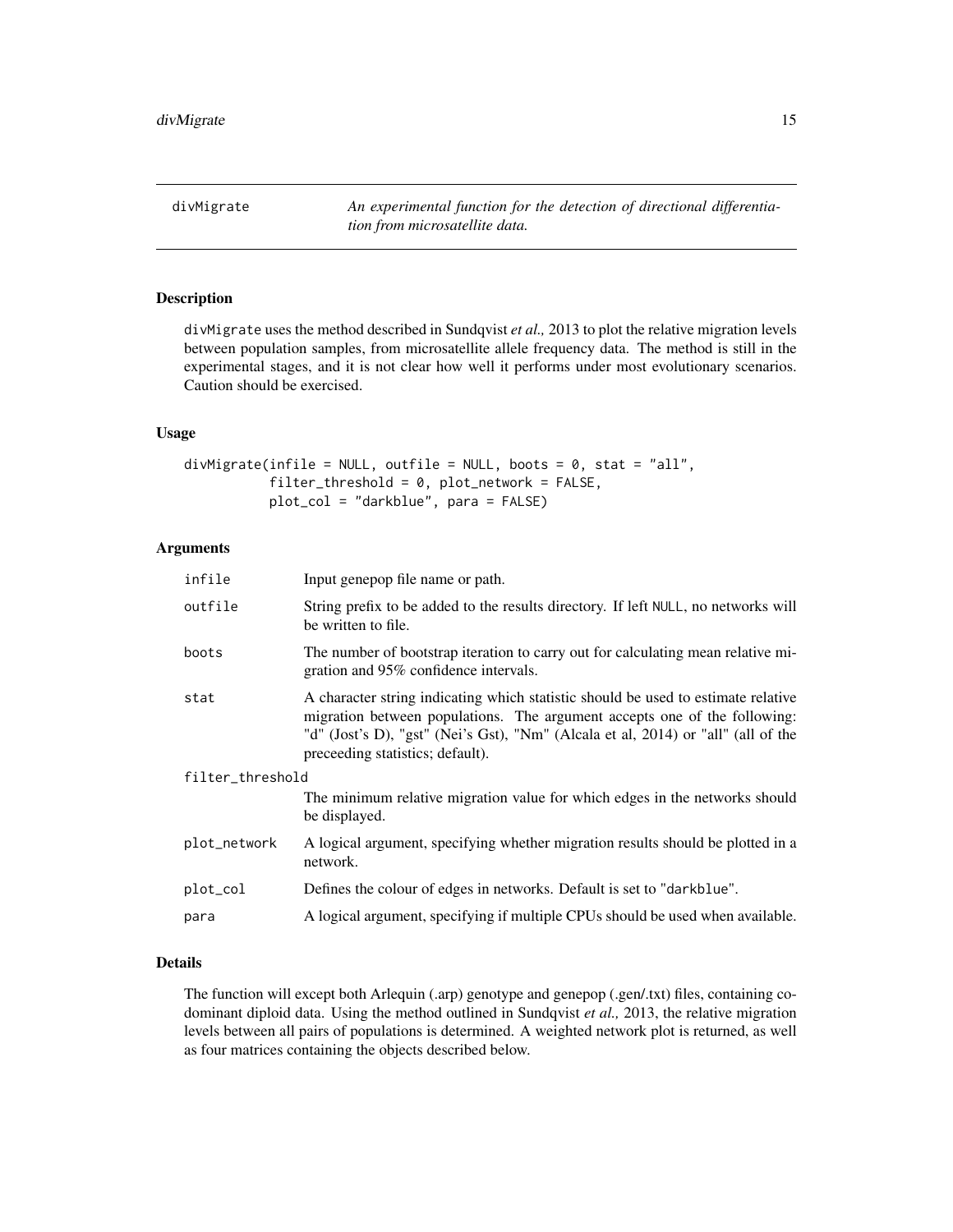#### Value

Relative migration Relative migration matrices Significant directional migration

If nbs > 0 the significance of pairwise relative migration is tested (i.e. nonoverlapping 95% CIs). All non-significant values in the standard relative migration matrices are replaced with 0.

#### Author(s)

Kevin Keenan <kkeenan02@qub.ac.uk>

#### References

Lisa Sundqvist, M.Z. & Kleinhans, D., 2013. Directional genetic differentiation and asymmetric migration. arXiv pre-print: arXiv:1304.0118v2

Rousset, F., "genepop'007: a complete re-implementation of the genepop software for Windows and Linux.," Molecular ecology resources, vol. 8, no. 1, pp. 103-6, (2008).

Alcala, N., Goudet, J., Vuilleumier, S., 2014, On the transition of genetic differentiation from isolation to panmixia: What we can learn from Gst and D, Theoretical Population Biology, Vol 93, pp75-84.

divOnline *A function to launch a web app version of* diveRsity *from the local system.*

#### Description

web app build using shiny.

#### Usage

divOnline()

#### Author(s)

Kevin Keenan <kkeenan02@qub.ac.uk>

<span id="page-15-0"></span>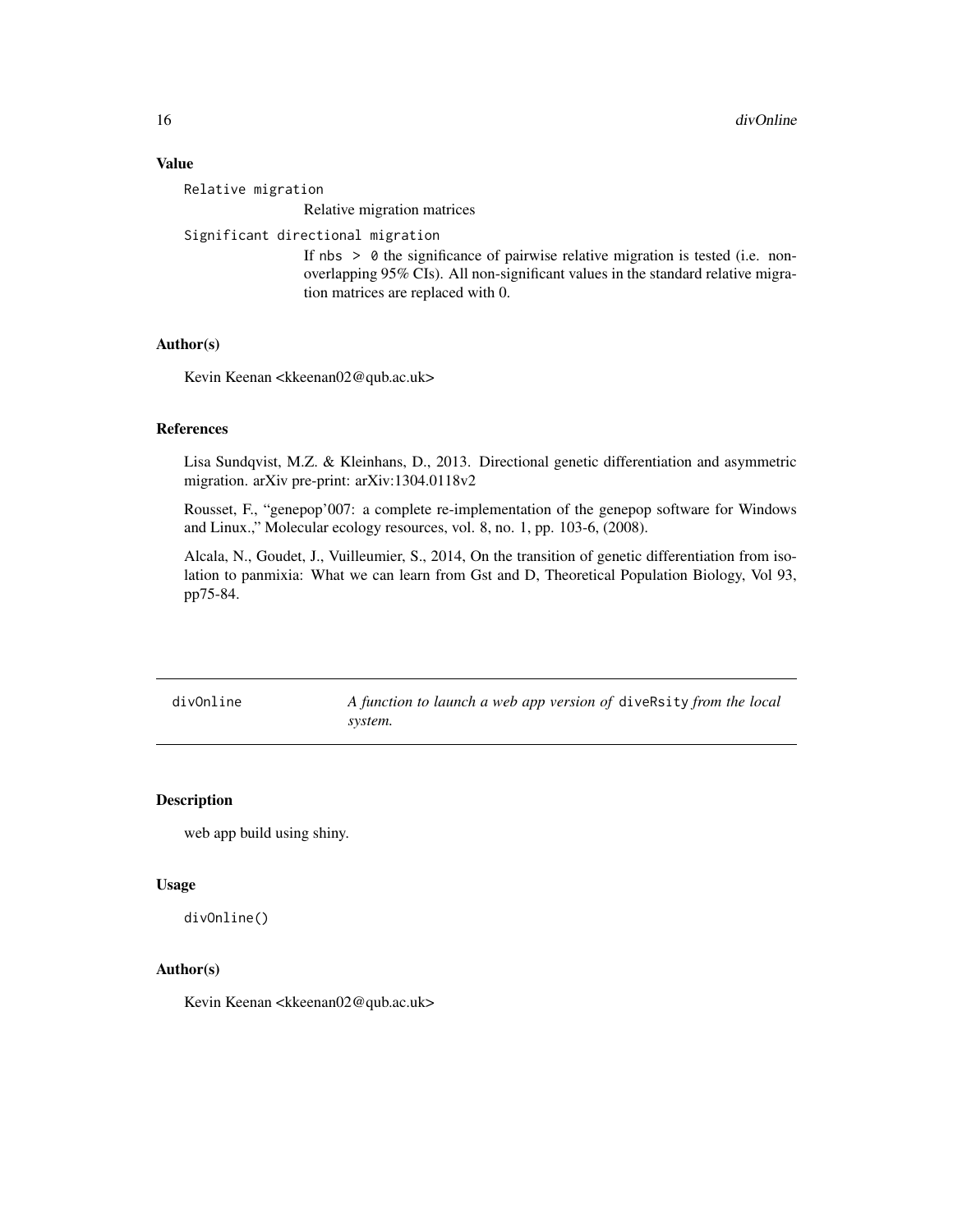<span id="page-16-0"></span>

### Description

divPart (diversity partition), allows for the calculation of three main diversity partition statistics and their respective estimators. The function can be used to mainly explore locus values to identify 'outliers' and also to visualise pairwise differentiation between populations. Bootstrapped confidence intervals are calculated also. Results can. be optionally plotted for data exploration.

#### Usage

```
divPart(infile = NULL, outfile = NULL, gp = 3,
        pairwise = FALSE, WC_Fst = FALSE,
        bs_locus = FALSE,
        bs_pairwise = FALSE,
        bootstraps = 0, plot = FALSE,
        parallel = FALSE)
```
#### Arguments

| infile      | Specifying the name of the 'genepop' (Rousset, 2008) file from which the statis-<br>tics are to be calculated This file can be in either the 3 digit of 2 digit format,<br>and must contain only one whitespace separator (e.g. "space" or "tab") between<br>each column including the individual names column. The number of columns<br>must be equal to the number of loci $+1$ (the individual names column). If this<br>file is not in the working directory the file path must be given. The name<br>must be a character string (i.e. enclosed in "" or "). |
|-------------|------------------------------------------------------------------------------------------------------------------------------------------------------------------------------------------------------------------------------------------------------------------------------------------------------------------------------------------------------------------------------------------------------------------------------------------------------------------------------------------------------------------------------------------------------------------|
| outfile     | Allows users to specify a prefix for an output folder. Name must a character<br>string enclosed in either "" or ".                                                                                                                                                                                                                                                                                                                                                                                                                                               |
| gp          | Specifies the digit format of the infile. Either 3 (default) or 2.                                                                                                                                                                                                                                                                                                                                                                                                                                                                                               |
| pairwise    | A logical argument indicating whether standard pairwise diversity statistics should<br>be calculated and returned as a diagonal matrix.                                                                                                                                                                                                                                                                                                                                                                                                                          |
| WC_Fst      | A Logical argument indicating whether Weir & Cockerham's 1984 F-statistics<br>should be calculated. NOTE - Calculating these statistics adds significant time<br>to analysis when carrying out pairwise comparisons.                                                                                                                                                                                                                                                                                                                                             |
| bs_locus    | Gives users the option to bootstrap locus statistics. Results will be written to<br>.xlsx workbook by default if the package 'xlsx' is installed, and to a .html<br>file if plot=TRUE. If 'xlsx' is not installed, results will be written to . txt files.                                                                                                                                                                                                                                                                                                       |
| bs_pairwise | Gives users the option to bootstrap statistics across all loci for each pairwise<br>population comparison. Results will be written to a .x1sx file by default if the<br>package 'xlsx' is installed, and to a .html file if plot=TRUE. If 'xlsx' is not<br>installed, results will be written to . txt files.                                                                                                                                                                                                                                                    |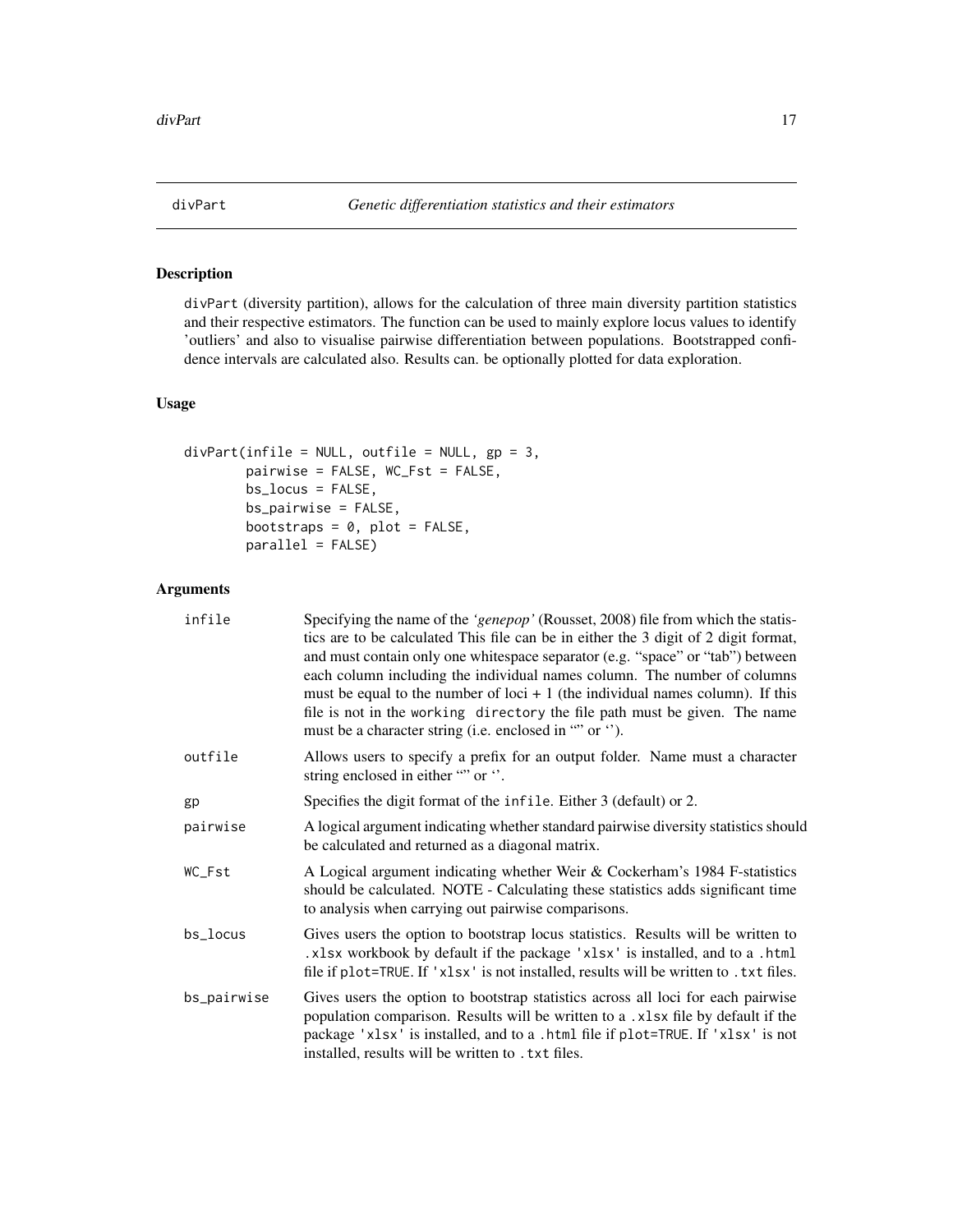| bootstraps | Determines the number of bootstrap iterations to be carried out. The default<br>value is bootstraps = $\theta$ , this is only valid when all bootstrap options are<br>false. There is no limit on the number of bootstrap iterations, however very<br>large numbers of bootstrap iterations $(< 1000$ ) on even modest data sets (e.g.<br>265 individuals x 38 loci) will take over 30 minutes to run on a most PCs). |
|------------|-----------------------------------------------------------------------------------------------------------------------------------------------------------------------------------------------------------------------------------------------------------------------------------------------------------------------------------------------------------------------------------------------------------------------|
| plot       | Optional interactive. html image file of the plotted bootstrap results for loci if<br>$bs\_locus$ = TRUE and pairwise population comparisons if $bs\_pairwise$ = TRUE.<br>The default option is $plot = FALSE$ .                                                                                                                                                                                                      |
| parallel   | A logical input, indicating whether your analysis should be run in parallel mode<br>or sequentially. $parallel = TRUE$ is only valid if the packages, parallel,<br>doParallel and foreach are installed.                                                                                                                                                                                                              |

#### Details

All results will be written to a user defined folder ("working\_directory/outfile"). The format of outputs will vary depending on the availability of the package 'xlsx' in the users local package library. If 'xlsx' is available, results will be written to an Excel workbook. If 'xlsx' is not available, results will be written to . txt files.

#### Value

| standard    | A matrix containing identical data to the Standard_stats worksheet in the<br>.xlsx workbook.                                                                                                                                   |
|-------------|--------------------------------------------------------------------------------------------------------------------------------------------------------------------------------------------------------------------------------|
| estimate    | A matrix containing identical data to the Estimated_stats worksheet in the<br>.xlsx workbook.                                                                                                                                  |
| pairwise    | A group of six matrices containing population pairwise statistics. This object is<br>identical to that written as 'pairwise-stats' in the .xlsx workbook.                                                                      |
| bs locus    | A list containing six matrices of locus values for Gst, G'st, D(Jost), Gst-(est),<br>$G'$ st-(est), and $D(lost)$ -(est) along with their respective 95% confidence interval.                                                  |
| bs_pairwise | A list containing six matrices of pairwise values for <i>Gst</i> , <i>G'st</i> , <i>D</i> ( <i>Jost</i> ), <i>Gst</i> -<br>(est), $G'$ st-(est), and $D(lost)$ -(est) along with their respective 95% confidence<br>intervals. |

#### Author(s)

Kevin Keenan <kkeenan02@qub.ac.uk>

#### References

Dragulescu, A.D., "xlsx: Read, write, formal Excel 2007 and Excel 97/2000/xp/2003 files", R package version 0.4.2, url:http://CRAN.R-project.org/package=xlsx, (2012).

Guile, D.P., Shepherd, L.A., Sucheston, L., Bruno, A., and Manly, K.F., "sendplot: Tool for sending interactive plots with tool-tip content.", R package version 3.8.10, url: http://CRAN.Rproject.org/package=sendplot, (2012).

Hedrick, P., "A standardized genetic differentiation measure," Evolution, vol. 59, no. 8, pp. 1633- 1638, (2005).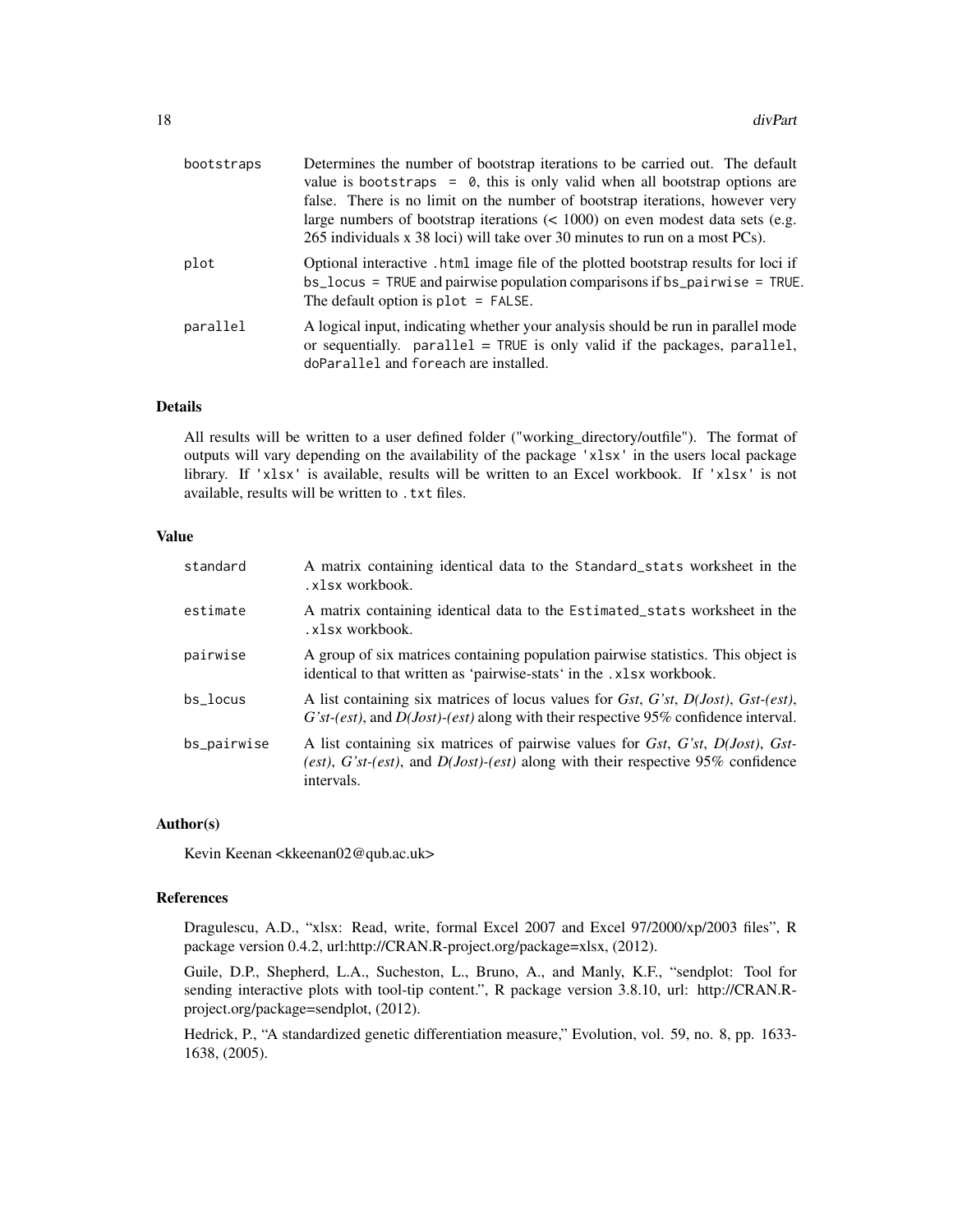#### <span id="page-18-0"></span>divRatio 19

Jost, L., "G ST and its relatives do not measure differentiation," Molec- ular Ecology, vol. 17, no. 18, pp. 4015-4026, (2008).

Manly, F.J., "Randomization, bootstrap and Monte Carlo methods in biology", Chapman and Hall, London, 1997.

Nei, M. and Chesser, R., "Estimation of fixation indices and gene diver- sities," Ann. Hum. Genet, vol. 47, no. Pt 3, pp. 253-259, (1983).

R Development Core Team (2011). R: A language and environment for statistical computing. R Foundation for Statistical Computing, Vienna, Austria. ISBN 3-900051-07-0, URL http://www.Rproject.org/.

Revolution Analytics (2012). doParallel: Foreach parallel adaptor for the parallel package. R package version 1.0.1. http://CRAN.R-project.org/package=doParallel

Revolution Analytics (2012). foreach: Foreach looping construct for R. R package version 1.4.0. http://CRAN.R-project.org/package=foreach

Rousset, F., "genepop'007: a complete re-implementation of the genepop software for Windows and Linux.," Molecular ecology resources, vol. 8, no. 1, pp. 103-6, (2008).

Weir, B.S. & Cockerham, C.C., Estimating F-Statistics, for the Analysis of Population Structure, Evolution, vol. 38, No. 6, pp. 1358-1370 (1984).

#### Examples

## Not run: # simply use the following format to run the function test\_result <- divPart(infile = 'mydata', outfile = "myresults',  $gp = 3$ , pairwise = TRUE, bs\_locus = TRUE, bs\_pairwise = TRUE, bootstraps = 1000, plot = TRUE)

## End(Not run)

divRatio *Calculates the standardised diversity ratios relative to a 'yardstick' reference population following Skrbinsek et al., 2012.*

#### **Description**

Diversity ratios derived from allelic richness and expected heterozygosity are calculated from either a genepop file containing raw data for all populations of interest, or from a genepop file containing raw data for only the reference population and a data frame containing relevant information for the populations of interest. See below for more details the structure of this data frame.

#### Usage

```
divRatio(infile = NULL, outfile = NULL, gp = 3, pop_stats = NULL,
         refPos = NULL, boots = 1000, para = FALSE)
```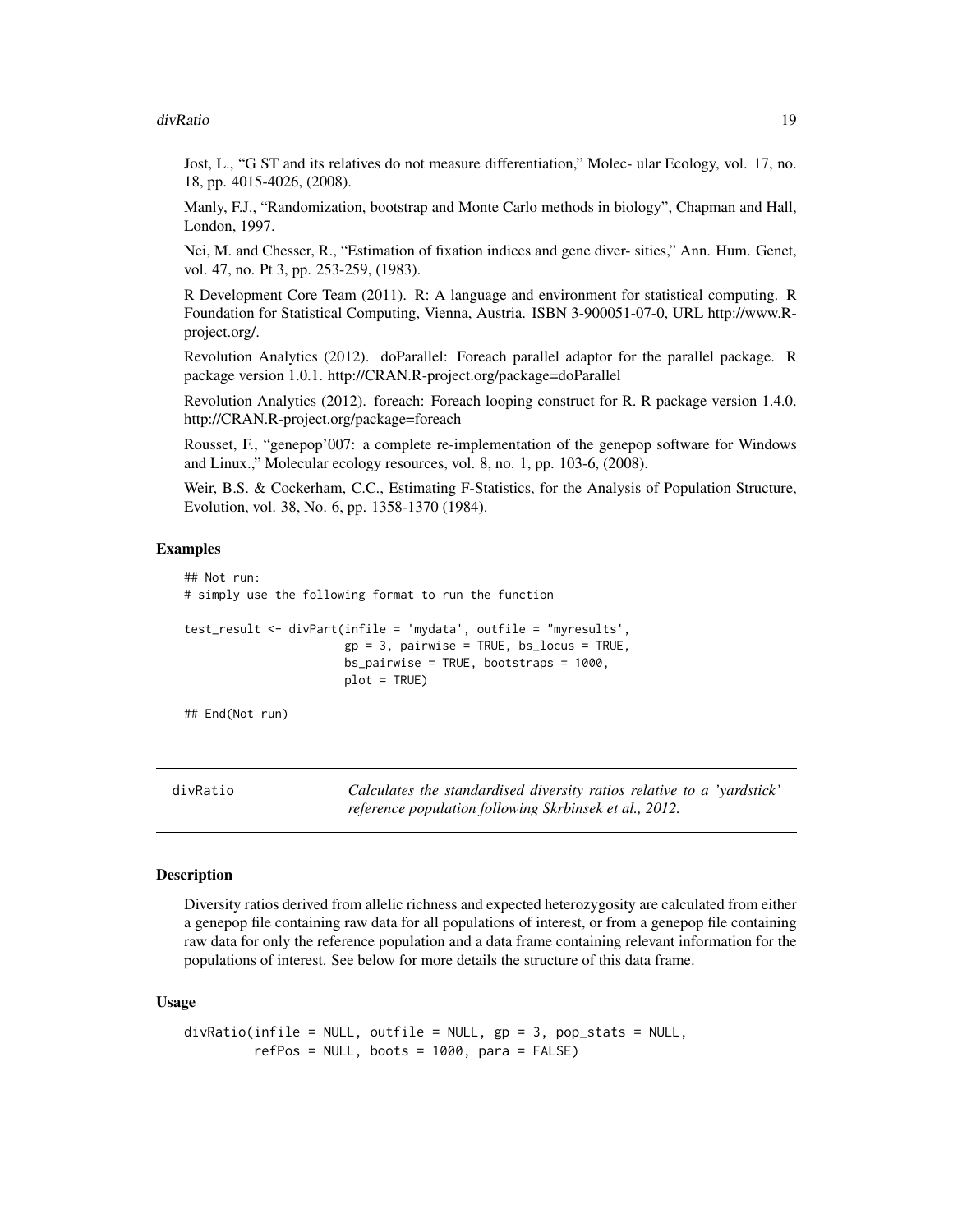#### Arguments

| infile    | A character string argument specifying the name of either a 3 digit or 2 digit<br>genepop file containing the raw genotypes of at least the reference population<br>sample.                                                                                                                                                                                                                                                                                                                                                                                                                                                                                                                    |
|-----------|------------------------------------------------------------------------------------------------------------------------------------------------------------------------------------------------------------------------------------------------------------------------------------------------------------------------------------------------------------------------------------------------------------------------------------------------------------------------------------------------------------------------------------------------------------------------------------------------------------------------------------------------------------------------------------------------|
| outfile   | A character string specifying a prefix name for an automatically generated re-<br>sults folder, to which results file will be written.                                                                                                                                                                                                                                                                                                                                                                                                                                                                                                                                                         |
| gp        | Specifies the digit format of the infile. Either 3 (default) or 2.                                                                                                                                                                                                                                                                                                                                                                                                                                                                                                                                                                                                                             |
| pop_stats | A character string indicating the name of the population statistics data frame file.<br>This argument is required if only raw data for the reference population are give<br>in infile. The data frame should be structured in a specific way. An example<br>can be seen by typing data (pop_stats) into the console. The validloci column<br>is only required if mean allelic richness and expected heterozygosity for popu-<br>lations of interest have been calculated from loci for which data is not present in<br>the reference population. This column should contain a single character string<br>of common loci between each population sample and the reference population<br>sample. |
| refPos    | A numeric argument specifying the position of the reference population in infile.<br>The argument is only valid when raw genotype data has been provided for the<br>reference population sample and all other populations of interest and pop_stats<br>is NULL.                                                                                                                                                                                                                                                                                                                                                                                                                                |
| boots     | Specifies the number of times the reference population should be resampled<br>when calculating the sample size standardised allelic richness and expected het-<br>erozygosity for calculating the diversity ratios. The larger the number of boot-<br>straps the longer the analysis will take to run. As an indication of runtime,<br>running divRatio on the Big_data data set (type ?Big_data for details), takes<br>10min 42s on a Toshiba Satellite R830 with 6GB RAM, and an Intel Core i5 -<br>2435M CPU running Linux.                                                                                                                                                                 |
| para      | A logical argument indicating whether the analysis should make use of all avail-<br>able cores on the users system.                                                                                                                                                                                                                                                                                                                                                                                                                                                                                                                                                                            |

#### Details

All results will be written to a user defined folder, providing an argument is passed for 'outfile'. Results will be written to .xlsx files if the package xlsx and its dependencies are installed, or a .txt file otherwise.

#### Value

A data frame containing the following columns:

| pop   | The names of each population of interest, including the reference population |
|-------|------------------------------------------------------------------------------|
| n     | The sample size of each population                                           |
| alr   | Mean allelic richness across loci                                            |
| alrSE | The standard error of the allelic richness across loci                       |
| He    | Mean expected heterozygosity across loci                                     |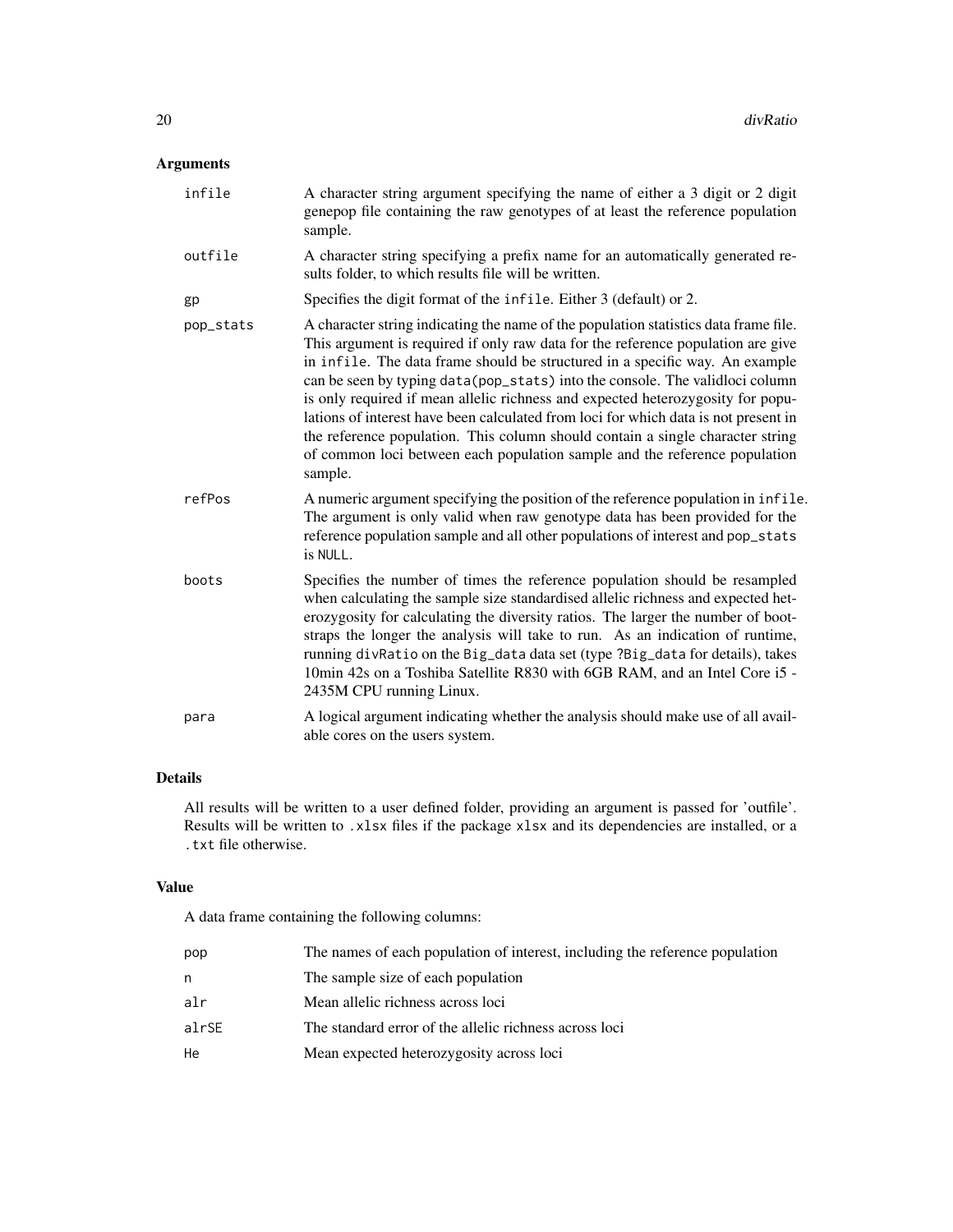#### <span id="page-20-0"></span>divSimCo 21

| HeSE       | Standard error of expected heterozygosity across loci                                                                                        |
|------------|----------------------------------------------------------------------------------------------------------------------------------------------|
| alrRatio   | The ratio of the allelic richness of the subject population sample and the sample<br>size standardised reference population allelic richness |
| alrSEratio | The standard error of divisions for the allelic richness ratio                                                                               |
| heRatio    | The ratio of expected heterozygosity between the standardised reference popu-<br>lation sample and subject population samples                |
| heSEratio  | The standard error of divisions for the expected heterozygosity ratio                                                                        |

#### Author(s)

Kevin Keenan <kkeenan02@qub.ac.uk>

#### References

Skrbinsek, T., Jelencic, M., Waits, L. P., Potocnik, H., Kos, I., & Trontelj, P. (2012). Using a reference population yardstick to calibrate and compare genetic diversity reported in different studies: an example from the brown bear. Heredity, 109(5), 299-305. doi:10.1038/hdy.2012.42

#### Examples

```
## Not run:
# To run an example use the following format
test_results <- divBasic(infile = Test_data, outfile = 'out',
                        gp = 3, pop_stats = NULL, refPos = NULL,
                        bootstraps = 1000, parallel = TRUE)
```
## End(Not run)

divSimCo *Similarity coefficients for co-dominant diploid genenotype data*

#### Description

Calculation of similarity coefficients for co-dominant genotype data, following Kosman and Leonard, (2005).

#### Usage

```
divSimCo(infile = NULL, loci = FALSE, boots = 0)
```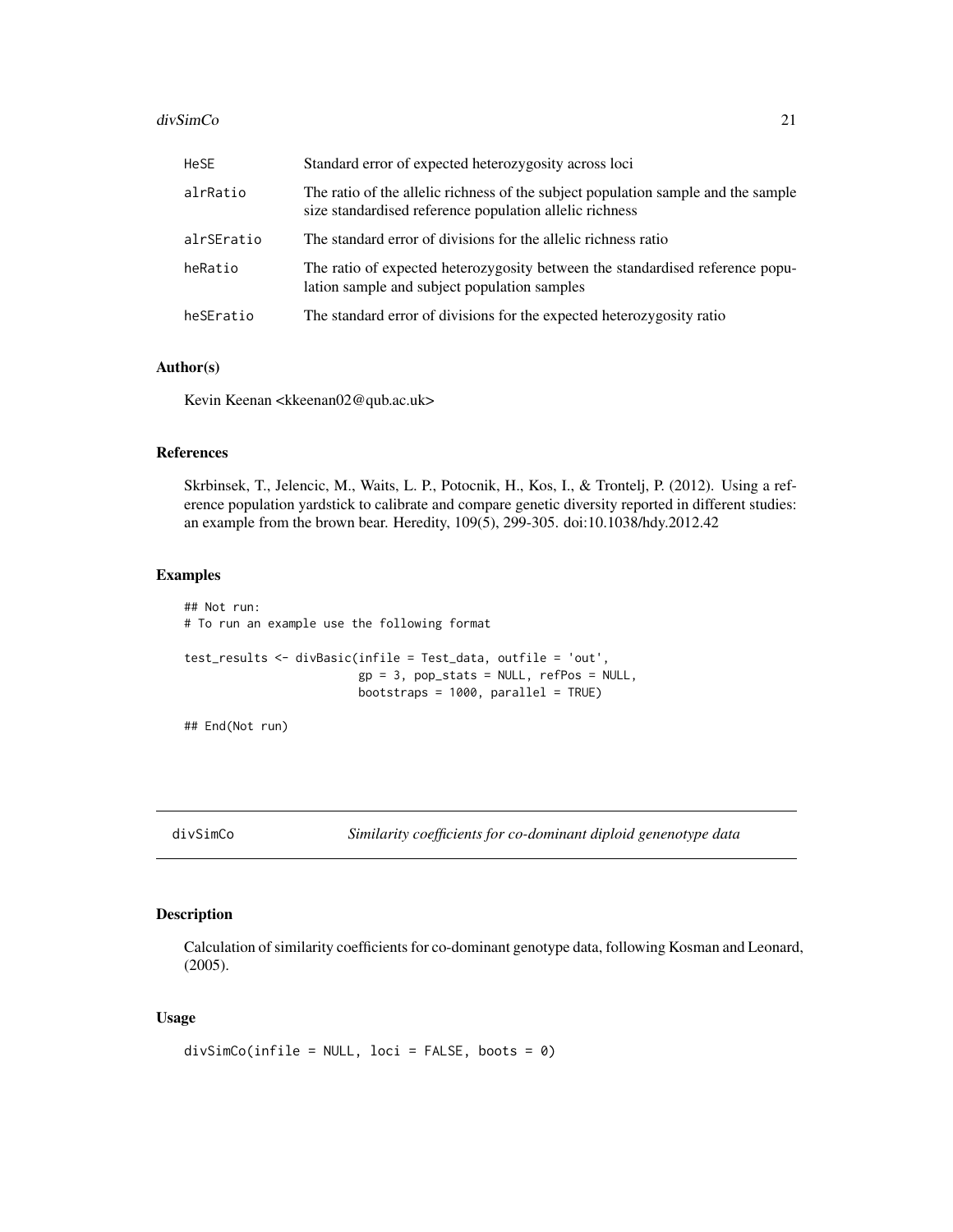#### <span id="page-21-0"></span>**Arguments**

| infile | Specifying the name of the 'genepop' (Rousset, 2008) file from which the statis-<br>tics are to be calculated This file can be in either the 3 digit of 2 digit for-<br>mat. See http://genepop.curtin.edu.au/help_input.html for detail on<br>the genepop file format. |
|--------|-------------------------------------------------------------------------------------------------------------------------------------------------------------------------------------------------------------------------------------------------------------------------|
| loci   | A logical argument, specifying whether similarity matrices for each locus should<br>be calculated. If FALSE, only a global similarity matrix is given.                                                                                                                  |
| boots  | An integer, specifying the number of bootstrapped matrices to generate. Loci<br>are resampled with replacement.                                                                                                                                                         |

#### **Details**

Similarity coefficients are calculated according to Kosman and Leonard, (2005). Multi-locus values are calculated from all loci without missing data.

#### Value

A list containing either one (global) if loci = FALSE, or two elements (global and loci) if loci = TRUE.

| global | A pairwise matrix of multilocus similarity coefficients.      |
|--------|---------------------------------------------------------------|
| loci   | A list of pairwise matrices of locus similarity coefficients. |

#### Author(s)

Kevin Keenan

#### References

Kosman E, Leonard K (2005) Similarity coefficients for molecular markers in studies of genetic relationships between individuals for haploid, diploid, and polyploid species. Molecular ecology, 14, 415-424.

fastDivPart *Genetic differentiation statistics and their estimators*

#### Description

fastDivPart is identical to the divPart function in regards to what it calculates. The difference with this function is the speed with which it processes pairwise calculations. By using more efficient programming techniques, fastDivPart can execute commands up to 20X faster than divPart.

#### Usage

```
fastDivPart(infile = NULL, outfile = NULL, gp = 3, pairwise = FALSE,
           fst = FALSE, bs_locus = FALSE, bs_pairwise = FALSE,
           books = 0, plot = FALSE, para = FALSE)
```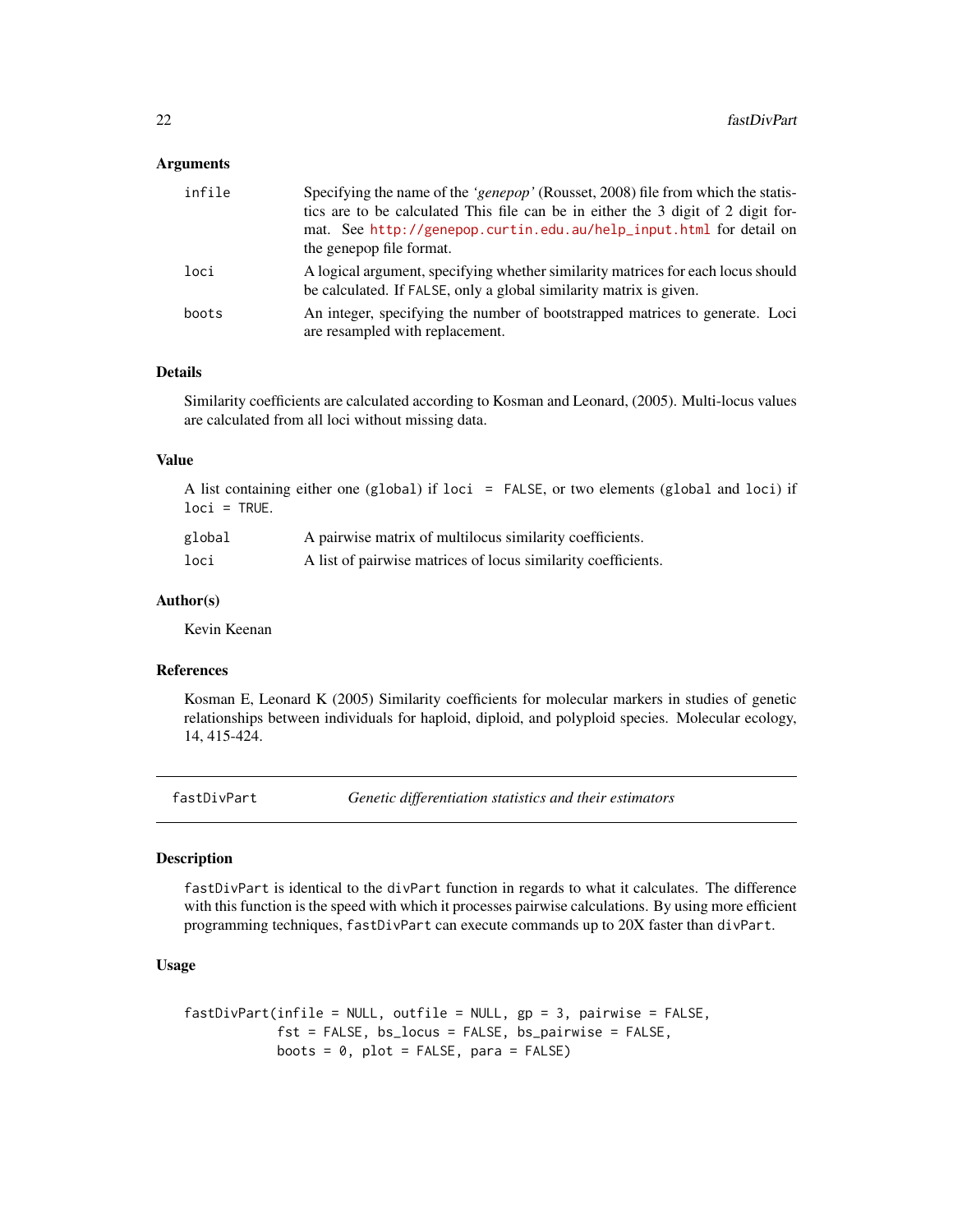#### fastDivPart 23

#### Arguments

| infile      | Specifying the name of the 'genepop' (Rousset, 2008) file from which the statis-<br>tics are to be calculated This file can be in either the 3 digit of 2 digit format,<br>and must contain only one whitespace separator (e.g. "space" or "tab") between<br>each column including the individual names column. The number of columns<br>must be equal to the number of loci $+1$ (the individual names column). If this<br>file is not in the working directory the file path must be given. The name<br>must be a character string (i.e. enclosed in "" or "). |
|-------------|------------------------------------------------------------------------------------------------------------------------------------------------------------------------------------------------------------------------------------------------------------------------------------------------------------------------------------------------------------------------------------------------------------------------------------------------------------------------------------------------------------------------------------------------------------------|
| outfile     | Allows users to specify a prefix for an output folder. Name must a character<br>string enclosed in either "" or ".                                                                                                                                                                                                                                                                                                                                                                                                                                               |
| gp          | Specifies the digit format of the infile. Either 3 (default) or 2.                                                                                                                                                                                                                                                                                                                                                                                                                                                                                               |
| pairwise    | A logical argument indicating whether standard pairwise diversity statistics should<br>be calculated and returned as a diagonal matrix.                                                                                                                                                                                                                                                                                                                                                                                                                          |
| fst         | A Logical argument indicating whether Weir & Cockerham's 1984 F-statistics<br>should be calculated. NOTE - Calculating these statistics adds significant time<br>to analysis when carrying out pairwise comparisons.                                                                                                                                                                                                                                                                                                                                             |
| bs_locus    | Gives users the option to bootstrap locus statistics. Results will be written to<br>.xlsx workbook by default if the package 'xlsx' is installed, and to a .html<br>file if plot=TRUE. If 'xlsx' is not installed, results will be written to . txt files.                                                                                                                                                                                                                                                                                                       |
| bs_pairwise | Gives users the option to bootstrap statistics across all loci for each pairwise<br>population comparison. Results will be written to a .xlsx file by default if the<br>package 'xlsx' is installed, and to a .html file if plot=TRUE. If 'xlsx' is not<br>installed, results will be written to . txt files.                                                                                                                                                                                                                                                    |
| boots       | Determines the number of bootstrap iterations to be carried out. The default<br>value is boots $= 0$ , this is only valid when all bootstrap options are false. There<br>is no limit on the number of bootstrap iterations, however very large numbers<br>of bootstrap iterations can take some time to run. If time is a limiting factor,<br>the function diffCalc is up to 10x faster than fastDivPart, but does not allow<br>users to write results to xlsx workbooks or plot results from the function. If<br>required, these must be done manually.         |
| plot        | Optional interactive .html image file of the plotted bootstrap results for loci if<br>bs_locus = TRUE and pairwise population comparisons if bs_pairwise = TRUE.<br>The default option is $plot = FALSE$ .                                                                                                                                                                                                                                                                                                                                                       |
| para        | A logical input, indicating whether your analysis should be run in parallel mode<br>or sequentially.                                                                                                                                                                                                                                                                                                                                                                                                                                                             |

#### Details

All results will be written to a user defined folder ("working\\_directory/outfile"). The format of outputs will vary depending on the availability of the package 'xlsx' in the users local package library. If 'xlsx' is available, results will be written to an Excel workbook. If 'xlsx' is not available, results will be written to . txt files. Multi-locus estimates of Weir and Cockerham's theta are calculated as per Weir and Cockerham, 1984.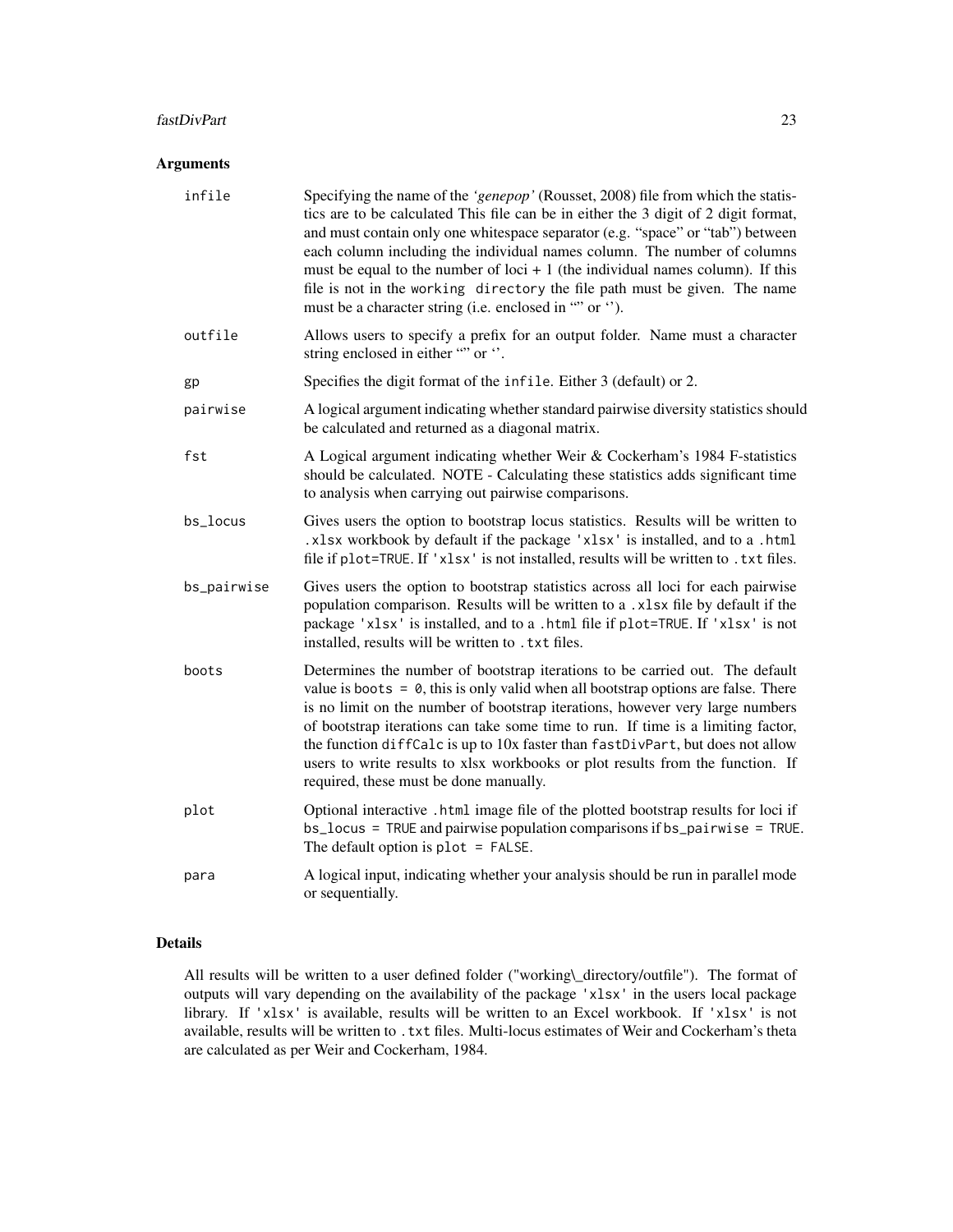#### Value

| standard    | A matrix containing identical data to the Standard_stats worksheet in the<br>.xlsx workbook.                                                                                                                                                                                                                                                               |
|-------------|------------------------------------------------------------------------------------------------------------------------------------------------------------------------------------------------------------------------------------------------------------------------------------------------------------------------------------------------------------|
| estimate    | A matrix containing identical data to the Estimated_stats worksheet in the<br>.xlsx workbook.                                                                                                                                                                                                                                                              |
| pairwise    | A group of six matrices containing population pairwise statistics. This object is<br>identical to that written as 'pairwise-stats' in the .xlsx workbook.                                                                                                                                                                                                  |
| bs locus    | A list containing six matrices of locus values for <i>Gst</i> , <i>G'st</i> , <i>D</i> ( <i>Jost</i> ), <i>Gst</i> -( <i>est</i> ),<br>$G'$ st-(est), and $D(lost)$ -(est) along with their respective 95% confidence interval.                                                                                                                            |
| bs_pairwise | A list containing three-four matrices (depending on whether Weir & Cocker-<br>ham's Fst is calculated) of pairwise values for <i>Gst</i> , <i>G'st</i> , <i>D</i> ( <i>Jost</i> ), <i>Gst-(est</i> ),<br>$G'$ st-(est), and $D(lost)$ -(est) along with their respective 95% confidence inter-<br>vals, including bias corrected 95% confidence intervals. |

#### Author(s)

Kevin Keenan <kkeenan02@qub.ac.uk>

#### References

Dragulescu, A.D., "xlsx: Read, write, formal Excel 2007 and Excel 97/2000/xp/2003 files", R package version 0.4.2, url:http://CRAN.R-project.org/package=xlsx, (2012).

Guile, D.P., Shepherd, L.A., Sucheston, L., Bruno, A., and Manly, K.F., "sendplot: Tool for sending interactive plots with tool-tip content.", R package version 3.8.10, url: http://CRAN.Rproject.org/package=sendplot, (2012).

Hedrick, P., "A standardized genetic differentiation measure," Evolution, vol. 59, no. 8, pp. 1633- 1638, (2005).

Jost, L., "G ST and its relatives do not measure differentiation," Molec- ular Ecology, vol. 17, no. 18, pp. 4015-4026, (2008).

Manly, F.J., "Randomization, bootstrap and Monte Carlo methods in biology", Chapman and Hall, London, 1997.

Nei, M. and Chesser, R., "Estimation of fixation indices and gene diver- sities," Ann. Hum. Genet, vol. 47, no. Pt 3, pp. 253-259, (1983).

R Development Core Team (2011). R: A language and environment for statistical computing. R Foundation for Statistical Computing, Vienna, Austria. ISBN 3-900051-07-0, URL http://www.Rproject.org/.

Revolution Analytics (2012). doParallel: Foreach parallel adaptor for the parallel package. R package version 1.0.1. http://CRAN.R-project.org/package=doParallel

Revolution Analytics (2012). foreach: Foreach looping construct for R. R package version 1.4.0. http://CRAN.R-project.org/package=foreach

Rousset, F., "genepop'007: a complete re-implementation of the genepop software for Windows and Linux.," Molecular ecology resources, vol. 8, no. 1, pp. 103-6, (2008).

Weir, B.S. & Cockerham, C.C., Estimating F-Statistics, for the Analysis of Population Structure, Evolution, vol. 38, No. 6, pp. 1358-1370 (1984).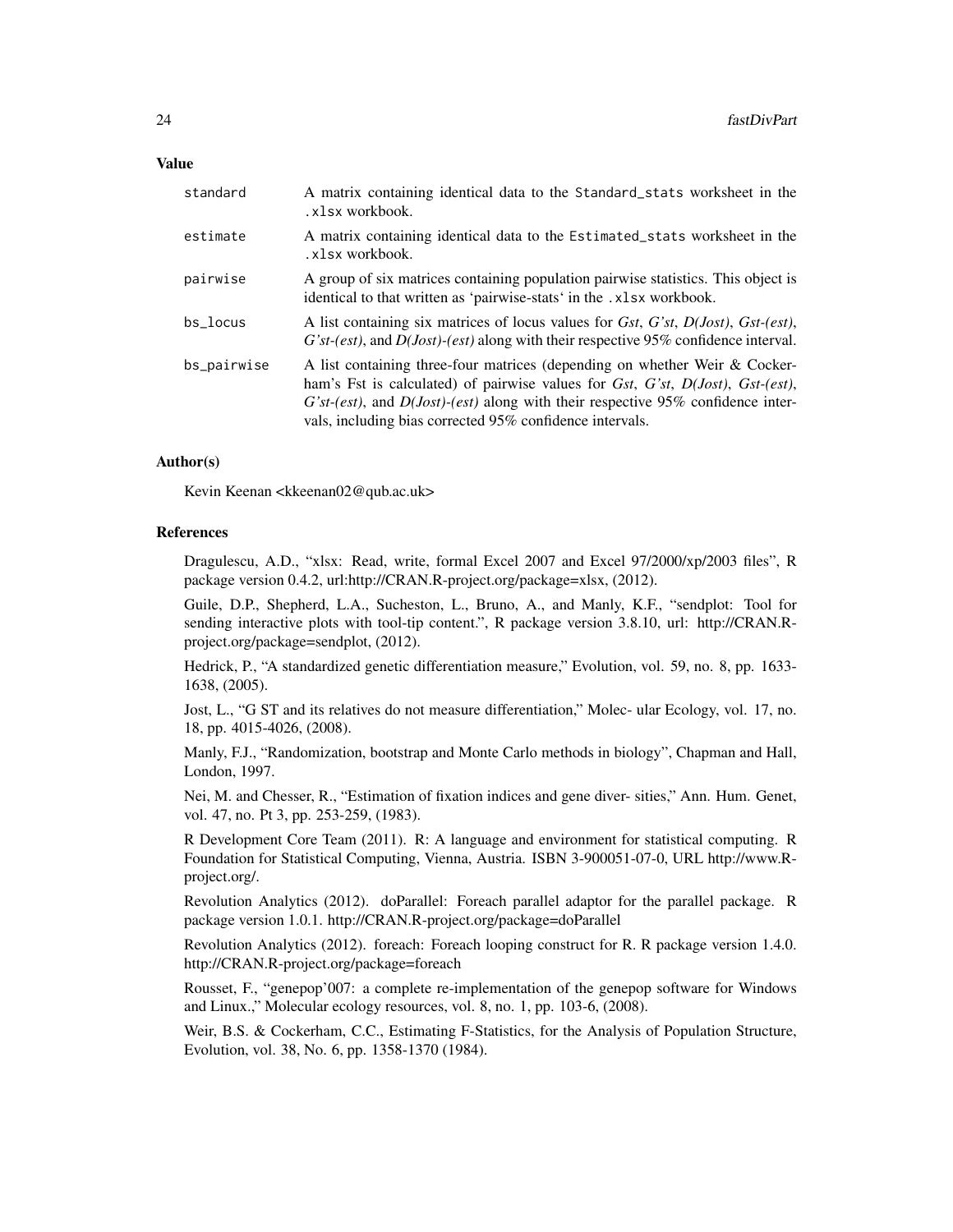#### <span id="page-24-0"></span>fstOnly 25

#### Examples

```
## Not run:
# simply use the following format to run the function
test_result <- fastDivPart(infile = 'mydata', outfile = "myresults',
                           gp = 3, pairwise = TRUE, bs_locus = TRUE,
                           bs_pairwise = TRUE, boots = 1000,
                           plot = TRUE)
## End(Not run)
```

| fstOnly | A minimal function for the calculate of Weir & Cockerham's (1984)<br>F ST and F IT from codominant molecular data in the genepop for-<br>mat. |
|---------|-----------------------------------------------------------------------------------------------------------------------------------------------|
|         |                                                                                                                                               |

#### Description

This function calculates locus and pairwise confidence intervals for Weir & Cockerham's (1984) F\_ST and F\_IT. These statistics can also be calculated using the divPart function, however, fstOnly is designed to be more memory efficient for larger datasets (e.g. SNPs).

#### Usage

```
fstOnly(infile = NULL, outfile = NULL, gp = 3, bs_locus = FALSE,
       bs_pairwise = FALSE, bootstraps = 0, parallel = FALSE)
```
#### Arguments

| infile      | Specifying the name of the 'genepop' (Rousset, 2008) file from which the statis-<br>tics are to be calculated This file can be in either the 3 digit of 2 digit format,<br>and must contain only one whitespace separator (e.g. "space" or "tab") between<br>each column including the individual names column. The number of columns<br>must be equal to the number of loci $+1$ (the individual names column). If this |
|-------------|--------------------------------------------------------------------------------------------------------------------------------------------------------------------------------------------------------------------------------------------------------------------------------------------------------------------------------------------------------------------------------------------------------------------------|
|             | file is not in the working directory the file path must be given. The name<br>must be a character string (i.e. enclosed in "" or ").                                                                                                                                                                                                                                                                                     |
| outfile     | Allows users to specify a prefix for an output folder. Name must a character<br>string enclosed in either "" or ".                                                                                                                                                                                                                                                                                                       |
| gp          | Specifies the digit format of the infile. Either 3 (default) or 2.                                                                                                                                                                                                                                                                                                                                                       |
| bs_locus    | Specifies whether locus bootstrapped confidence intervals should be calculated.                                                                                                                                                                                                                                                                                                                                          |
| bs_pairwise | Specified whether pairwise population bootstrapped confidence intervals should<br>be calculated.                                                                                                                                                                                                                                                                                                                         |
| bootstraps  | Determines the number of bootstrap iterations to be carried out. The default<br>value is bootstraps = $\theta$ , this is only valid when all bootstrap options are<br>false. There is no limit on the number of bootstrap iterations, however very<br>large numbers of bootstrap iterations $(< 1000$ ) on even modest data sets (e.g.<br>265 individuals x 38 loci) will take over 20 minutes to run on a most PCs).    |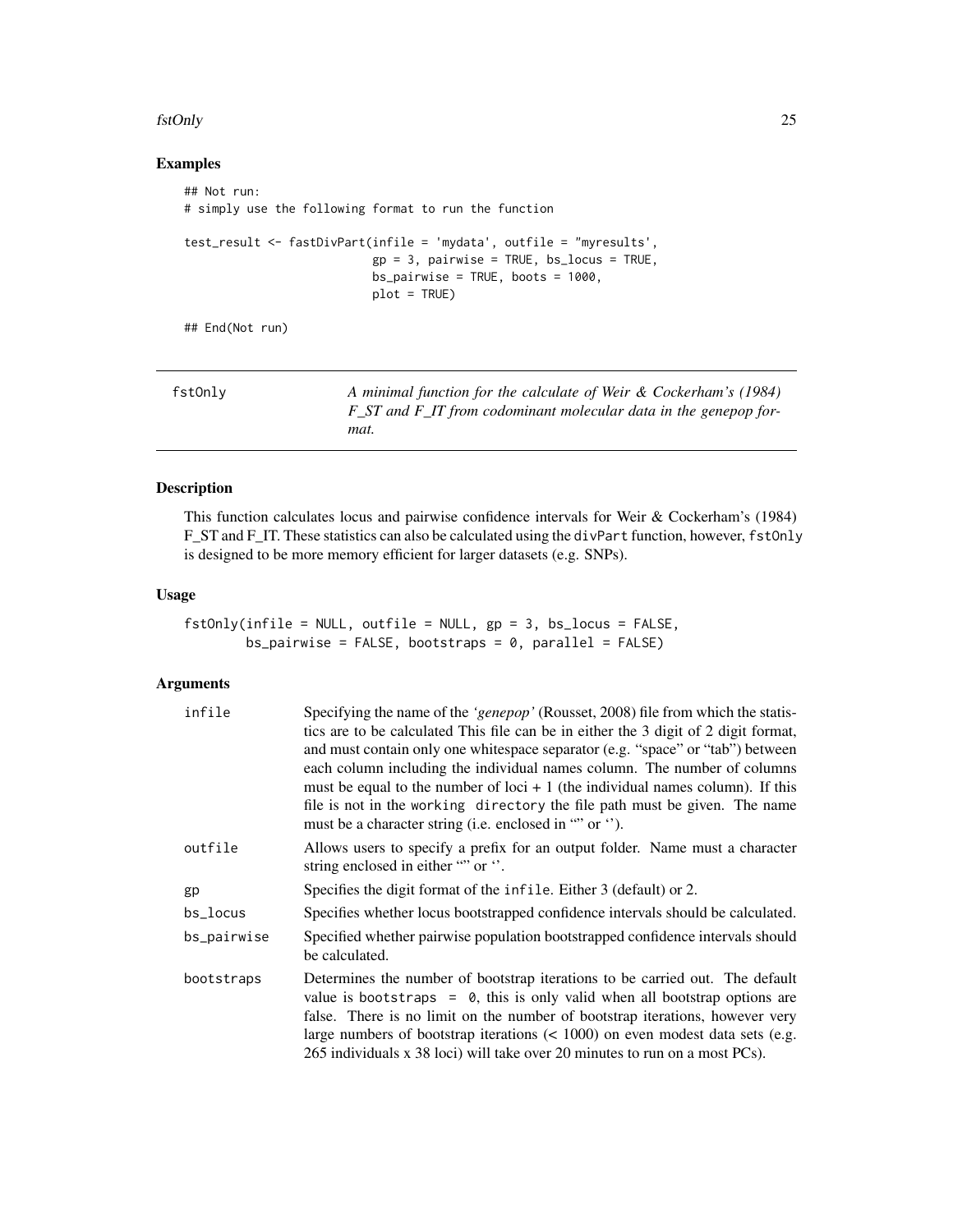<span id="page-25-0"></span>26 gpSampler

| parallel | A logical input, indicating whether your analysis should be run in parallel mode |
|----------|----------------------------------------------------------------------------------|
|          | or sequentially, parallel $=$ TRUE is only valid if the packages, parallel,      |
|          | doParallel and foreach are installed.                                            |

#### Details

Because fstOnly is intended to maximise memory (RAM) efficiency, the function does not provide many of the plotting utilities that divPart does.

#### Value

| locus    | A list object containing two matrices, F_ST and F_IT. These matrices contain                                                                                                                         |
|----------|------------------------------------------------------------------------------------------------------------------------------------------------------------------------------------------------------|
|          | actual, lower 95% confidence interval and upper 95% confidence interval per lo-                                                                                                                      |
|          | cus. Global values are also presented with their respective confidence intervals.                                                                                                                    |
| pairwise | A list object containing two matrices, F_ST and F_IT. These matrices contain<br>actual, lower $95\%$ confidence interval and upper $95\%$ confidence interval per<br>pairwise population comparison. |

#### Note

This function has become obsolete following improvements to fastDivPart and diffCalc. The use of either of these two functions is recommended over fstOnly. fstOnly will be deprecated in future diveRsity releases.

#### Author(s)

Kevin Keenan <kkeenan02@qub.ac.uk>

#### References

Rousset, F., "genepop'007: a complete re-implementation of the genepop software for Windows and Linux.," Molecular ecology resources, vol. 8, no. 1, pp. 103-6, (2008).

Weir, B.S. & Cockerham, C.C., Estimating F-Statistics, for the Analysis of Population Structure, Evolution, vol. 38, No. 6, pp. 1358-1370 (1984).

gpSampler *Randomly sample a genepop file*

#### Description

Randomly re-samples population samples from a genepop file for user defined sizes and returns a new genepop file containing the sub-sample data. The function can easily be integrated into simulation pipelines when exploring sample size effects.

#### Usage

```
gpSampler(infile = NULL, samp_size = 10, outfile = NULL)
```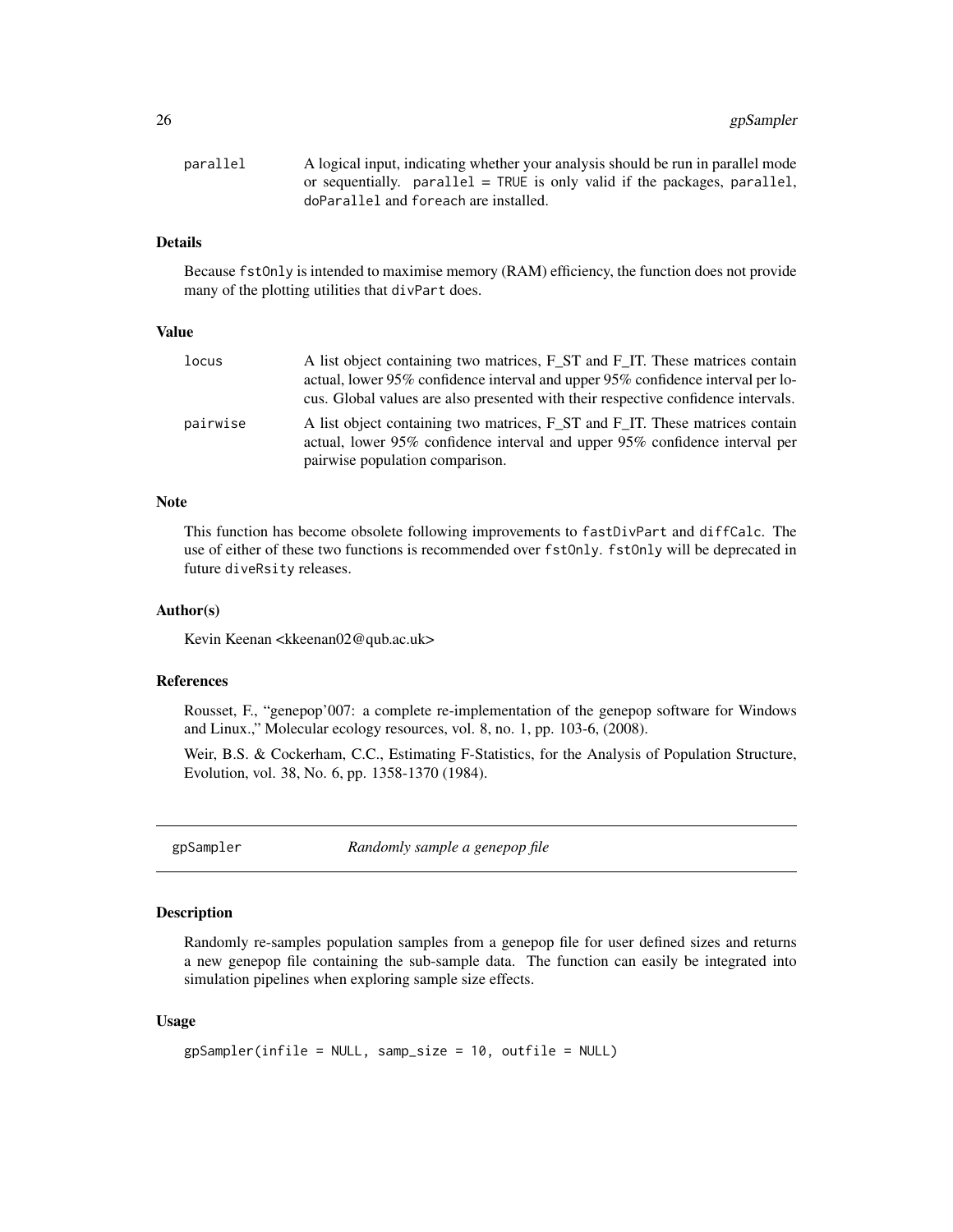#### <span id="page-26-0"></span>haploDiv 27

#### Arguments

| infile    | A character string pointing to a genepop input file. If the file exists in the current<br>working directory, only the file name is required. If the file resides elsewhere,<br>the entire file path is required.                                                             |
|-----------|------------------------------------------------------------------------------------------------------------------------------------------------------------------------------------------------------------------------------------------------------------------------------|
| samp_size | This argument specifies the number of individuals to be randomly sampled from<br>each population sample in the input file. Either a single numeric argument can be<br>passed or a numeric vector of length equal to the number of population samples<br>in the genepop file. |
| outfile   | A character string specifying the prefix name for the resulting file. This string<br>will be suffixed with ".gen". The file will be written to the working directory,<br>unless a properly formatted path is passed to outfile                                               |

#### Author(s)

Kevin Keenan

| haploDiv | A function, allowing the calculation of Weir & Cockerham's (1984) |
|----------|-------------------------------------------------------------------|
|          | $F\_ST$ from haploid genotypes in the genepop                     |

#### Description

haploDiv allows users to calculate Weir & Cockerham's  $F_{ST}$  from haploid genotypes for locus, global and pairwise population levels.

#### Usage

```
haploDiv(infile = NULL, outfile = NULL, pairwise = FALSE,
        boots = 0)
```
#### Arguments

| infile   | A genepop file/data frame containing haploid genotypes. This file/data frame<br>should contain locus information in either the two digit or three digit format.<br>The argument can be a character string indicating the name of a file or a data<br>frame in the R workspace (e.g. see data("Test_data")).     |
|----------|-----------------------------------------------------------------------------------------------------------------------------------------------------------------------------------------------------------------------------------------------------------------------------------------------------------------|
| outfile  | A character string specifying a prefix to be added to output files. A charac-<br>ter string specifying a directory location will result in the output files being<br>written to the specified location, rather than the current working directory. If<br>outfile = $NULL$ , no results will be written to disk. |
| pairwise | Specifies whether a population pairwise matrix containing $F_{ST}$ values should<br>be calculated.                                                                                                                                                                                                              |
| boots    | Specifies whether bootstrapped 95% confidence intervals should be calculated<br>for each pairwise estimate of $F_{ST}$ . If bootstraps = 0 and pairwise = TRUE,<br>only a pairwise matrix of $F_{ST}$ will be returned.                                                                                         |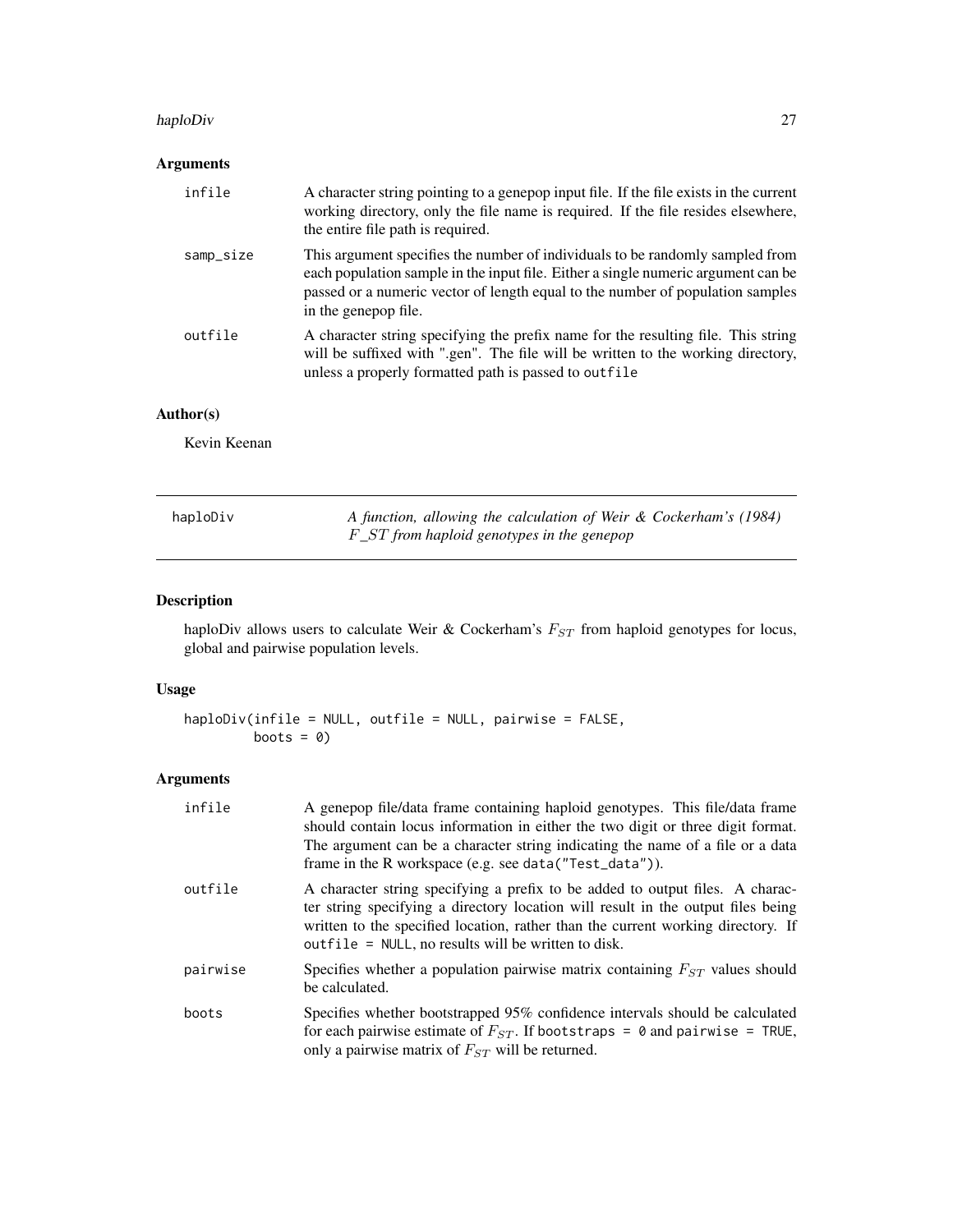#### <span id="page-27-0"></span>Details

This function uses the same fundamental algorithms as divPart and fastDivPart, the only difference being that if *diploidizes* haploid genotypes before calculating statistics. The diploidization process has the effect of changing a haploid genotype into a homozygous diploid genotype for all individuals.

#### Value

| locus       | A named vector of locus estimates of Weir & Cockerham's $F_{ST}$ across all pop-<br>ulation samples.                                                                                                                    |
|-------------|-------------------------------------------------------------------------------------------------------------------------------------------------------------------------------------------------------------------------|
| overall     | A global estimate of Weir & Cockerham's $F_{ST}$ .                                                                                                                                                                      |
| pairwise    | A diagonal matrix containing pairwise estimates of Weir & Cockerham's $F_{ST}$<br>$across$ all loci. Returned when $pairwise = TRUE$ .                                                                                  |
| bs_pairwise | A data frame with three data columns containing bootstrapped mean, lower 95%<br>confidence limit and upper 95% confidence limit for each population pair (rows).<br>Returned when bootstraps $> 0$ and pairwise = TRUE. |

#### Author(s)

Kevin Keenan <kkeenan02@qub.ac.uk>

inCalc *A function to calculate locus informative for the inference of ancestry*

#### Description

inCalc allows the calculation of locus informativeness for ancestry (*In*), (Rosenberg *et al.,* 2003), both across all population samples under consideration and for all pairwise combinations of population samples. These data can be bootstrapped using the same procedure as above, to obtain 95% confidence intervals.

#### Usage

```
inCalc(infile = NULL, outfile = NULL, pairwise = FALSE, xlsx = FALSE,
      boosts = NULL, para = FALSE)
```
#### Arguments

| infile   | Specifying the name of the <i>'genepop'</i> (Rousset, 2008) file from which the statis-<br>tics are to be calculated This file can be in either the 3 digit of 2 digit for-<br>mat. See http://genepop.curtin.edu.au/help_input.html for detail on<br>the genepop file format. |
|----------|--------------------------------------------------------------------------------------------------------------------------------------------------------------------------------------------------------------------------------------------------------------------------------|
| outfile  | Allows users to specify a prefix for an output folder. Name must a character<br>string enclosed in either " $\cdot$ " or ".                                                                                                                                                    |
| pairwise | Specified whether pairwise $\Gamma$ n should be calculated.                                                                                                                                                                                                                    |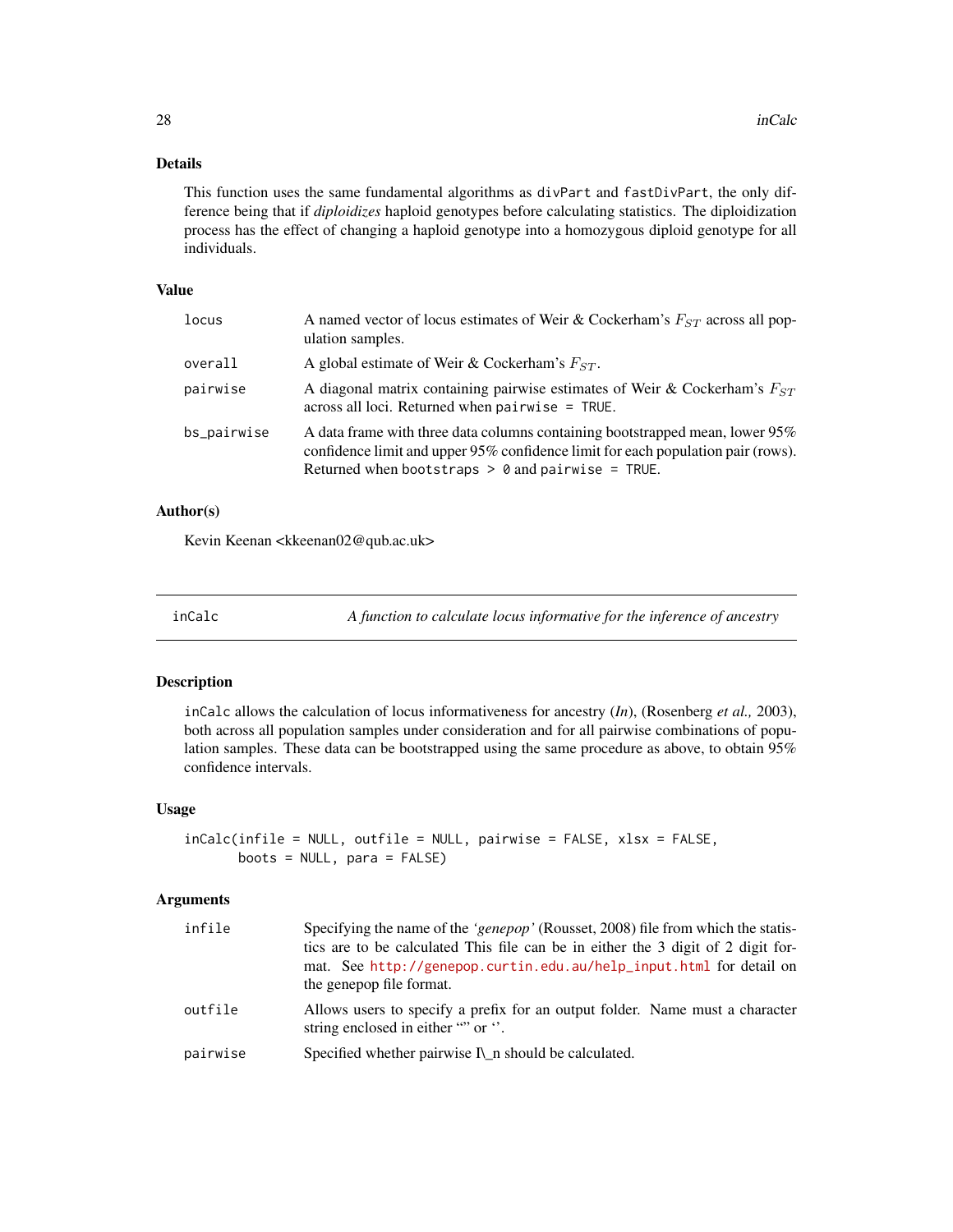#### inCalc 29

| xlsx  | A logical argument indicating whether results should be written to an xlsx file.<br>If $x \text{lsx}$ = FALSE (default), results will be written to text files. |
|-------|-----------------------------------------------------------------------------------------------------------------------------------------------------------------|
| boots | Determines the number of bootstrap iterations to be carried out. The default<br>value is boots $= 0$ , this is only valid when all bootstrap options are false. |
| para  | Allows for parallel computation of pairwise locus $In.$ The number of available<br>core is automatically detected if $para = TRUE$ .                            |

#### Details

All results will be written to a user defined folder ("working\\_directory/outfile"). The format of outputs will vary depending value of the xlsx argument. If xlsx = TRUE, results will be written to a .xlsx workbook using the xlsx package. If  $x$ lsx = FALSE, results will be written to .txt files.

#### Value

inCalc return a list object to the R workspace, with elements described below. In addition to this results can be optionally written to file using the outfile argument. If xlsx = TRUE results will be written to a multi-sheet xlsx file. If  $x$ ls $x =$  FALSE results are written to multiple text file, the number of which depends on the function arguments used.

| global     | A data frame containing the $In$ values for each locus, calculated across all<br>samples in infile. If boots is an integer greater than 0, this data.frame will<br>also contain lower and upper 95% confidence limits for each locus. |
|------------|---------------------------------------------------------------------------------------------------------------------------------------------------------------------------------------------------------------------------------------|
| pairwise   | A data frame containing the pairwise locus $In$ values for all possible pair-<br>wise population comparisons. This object is returned when boots is an integer<br>greater than 0.                                                     |
| lower CI   | If pairwise $=$ TRUE and boots is an integer greater than 0, lower_CI is re-<br>turned. It is a data, frame containing the lower 95% confidence limit for the<br>corresponding pairwise estimate in the pairwise data.                |
| $upper_CI$ | If pairwise $=$ TRUE and boots is an integer greater than 0, upper $\text{CI}$ is re-<br>turned. It is a data, frame containing the upper 95% confidence limit for the<br>corresponding pairwise estimate in the pairwise data.       |

#### **Note**

Since version 1.9.0, the speed of this function has been greatly improved. Users can expect up to x10 speed up on previous versions. The output data structure is also slightly different from v1.9.0 onwards.

#### Author(s)

Kevin Keenan <kkeenan02@qub.ac.uk>

#### References

Dragulescu, A.D., "xlsx: Read, write, formal Excel 2007 and Excel 97/2000/xp/2003 files", R package version 0.4.2, url:http://CRAN.R-project.org/package=xlsx, (2012).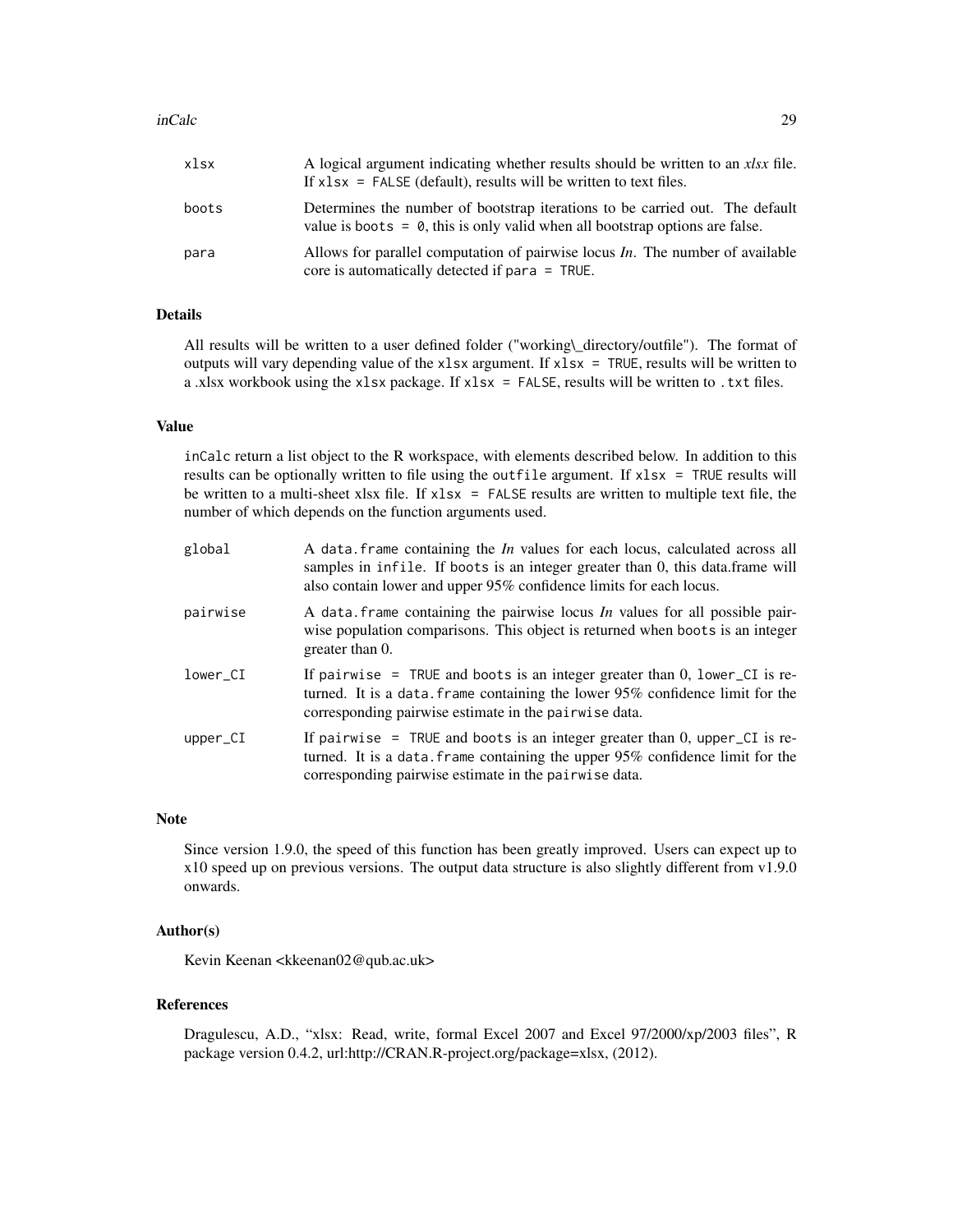Manly, F.J., "Randomization, bootstrap and Monte Carlo methods in biology", Chapman and Hall, London, 1997.

Rosenberg, N., Li, L., Ward, R., and Pritchard, J., "Informativeness of genetic markers for inference of ancestry.," American Journal of Human Genetics, vol. 73, no. 6, pp. 1402-22, (2003).

Rousset, F., "genepop'007: a complete re-implementation of the genepop software for Windows and Linux.," Molecular ecology resources, vol. 8, no. 1, pp. 103-6, (2008).

#### Examples

```
## Not run:
# To run an example use the following format
library(diveRsity)
data(Test_data)
Test_data[is.na(Test_data)] <- ""
test_results<-inCalc(infile = Test_data, outfile = 'out', pairwise = TRUE,
                     xlsx = FALSE, boosts = 1000, para = TRUE)
```
## End(Not run)

| microPlexer | Launches a shiny app for the arrangement of microsatellite loci into |
|-------------|----------------------------------------------------------------------|
|             | size and fluorophore based multiplex groups.                         |

#### Description

This function will launch a browser based app designed using the package, shiny, which allows users to design microsatellite multiplex groups.

#### Usage

microPlexer()

#### Details

The application provides flexibility in marker organisation through the use of two distinct algorithms. The *high-throughput* algorithm will attempt to group as many loci into as few multiplex groups as allowable based on locus size and the available fluorophore labels, while the *balanced* algorithm attempts to organise loci into multiplex group of roughly equal density, so as to offset possible primer interactions etc. As input, the application accepts a .csv file with three named columns. The structure of this file is as follows:

nms - contains the names of loci

lower - contains the lower size range of loci

upper - contains the upper size range of loci

#### Author(s)

Kevin Keenan <kkeenan02@qub.ac.uk>

<span id="page-29-0"></span>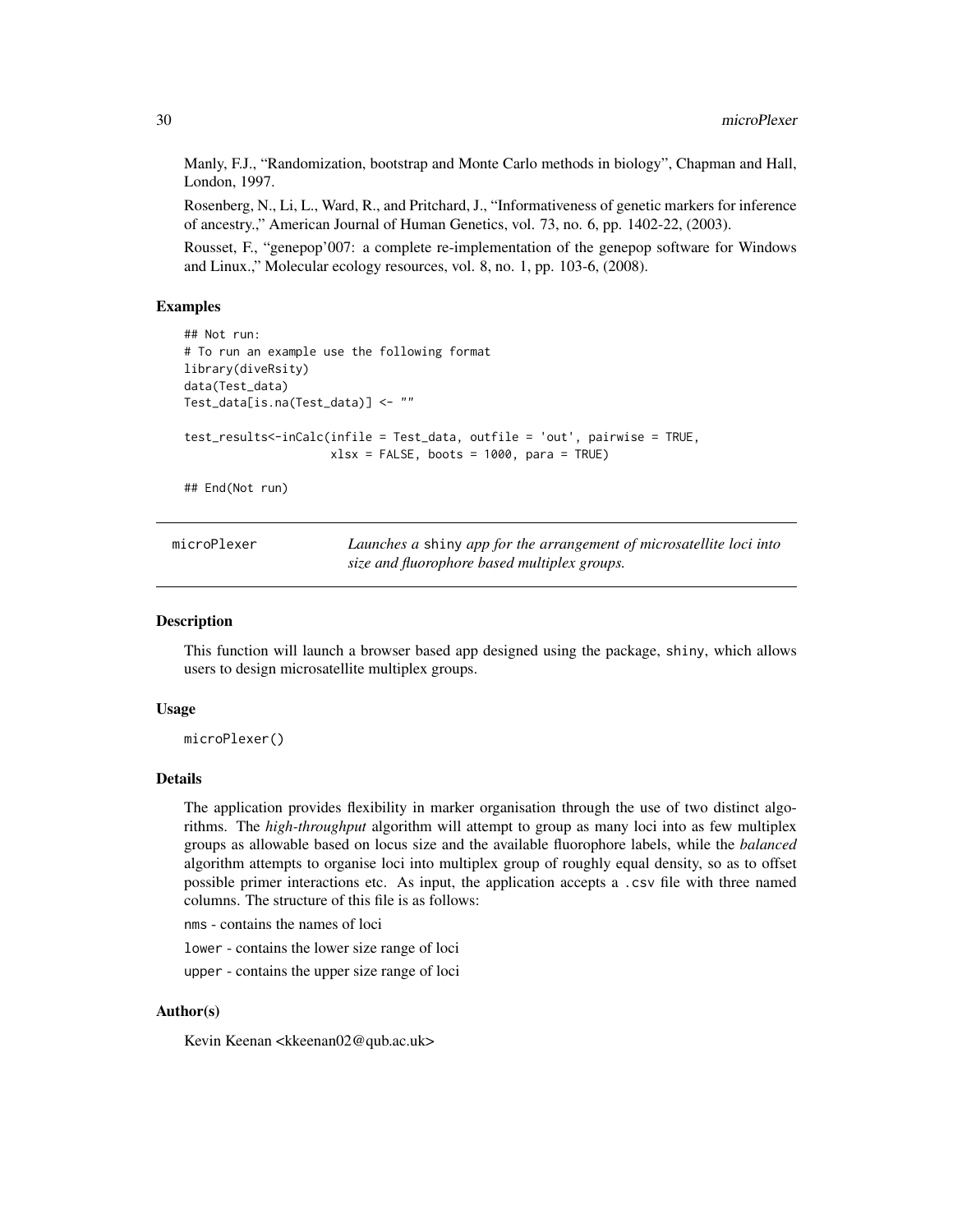<span id="page-30-0"></span>polyIn *A function for calculating informativeness for the inference of ancestry from loci of any ploidy.*

#### Description

This function will calculate Rosenberg et al's, (2003) In for loci of any ploidy level. The statistic can be calculated across all samples or on a pairwise basis. The function is efficient for a large number of loci.

#### Usage

polyIn(infile = NULL, pairwise = FALSE, para = FALSE)

#### Arguments

| infile   | A character string pointing to an input file containing genotypes in a modified<br>genepop format. Rather that genotypes being coded as either two digit or three<br>digit numbers, polyploid genotypes are coded as AABA, AAAA,  ABAB etc.<br>for a tetraploid or ABA, AAA,  ABB etc. for a triploid. The overall structure<br>of the input file should be that of a genepop file. |
|----------|-------------------------------------------------------------------------------------------------------------------------------------------------------------------------------------------------------------------------------------------------------------------------------------------------------------------------------------------------------------------------------------|
| pairwise | A logical argument specifying whether In should be calculated for pairwise pop-<br>ulation comparisons. Large number of population samples will result in long<br>computation times.                                                                                                                                                                                                |
| para     | A logical argument specifying whether multiple CPU cores should be used. If<br>para = TRUE, all available system CPUs will be used.                                                                                                                                                                                                                                                 |

#### Value

If pairwise = TRUE, a list of pairwise matrices for each locus is returned. These list elements are named as per loci names in infile to allow simple indexing for loci of interest. If pairwise = FALSE and named numeric vector is returned.

#### Author(s)

Kevin Keenan 2014

#### References

Rosenberg, N., Li, L., Ward, R., and Pritchard, J., (2003) 'Informativeness of genetic markers for inference of of ancestry.', American Journal of Human Genetics, vol. 73, no. 6 pp. 1402-22.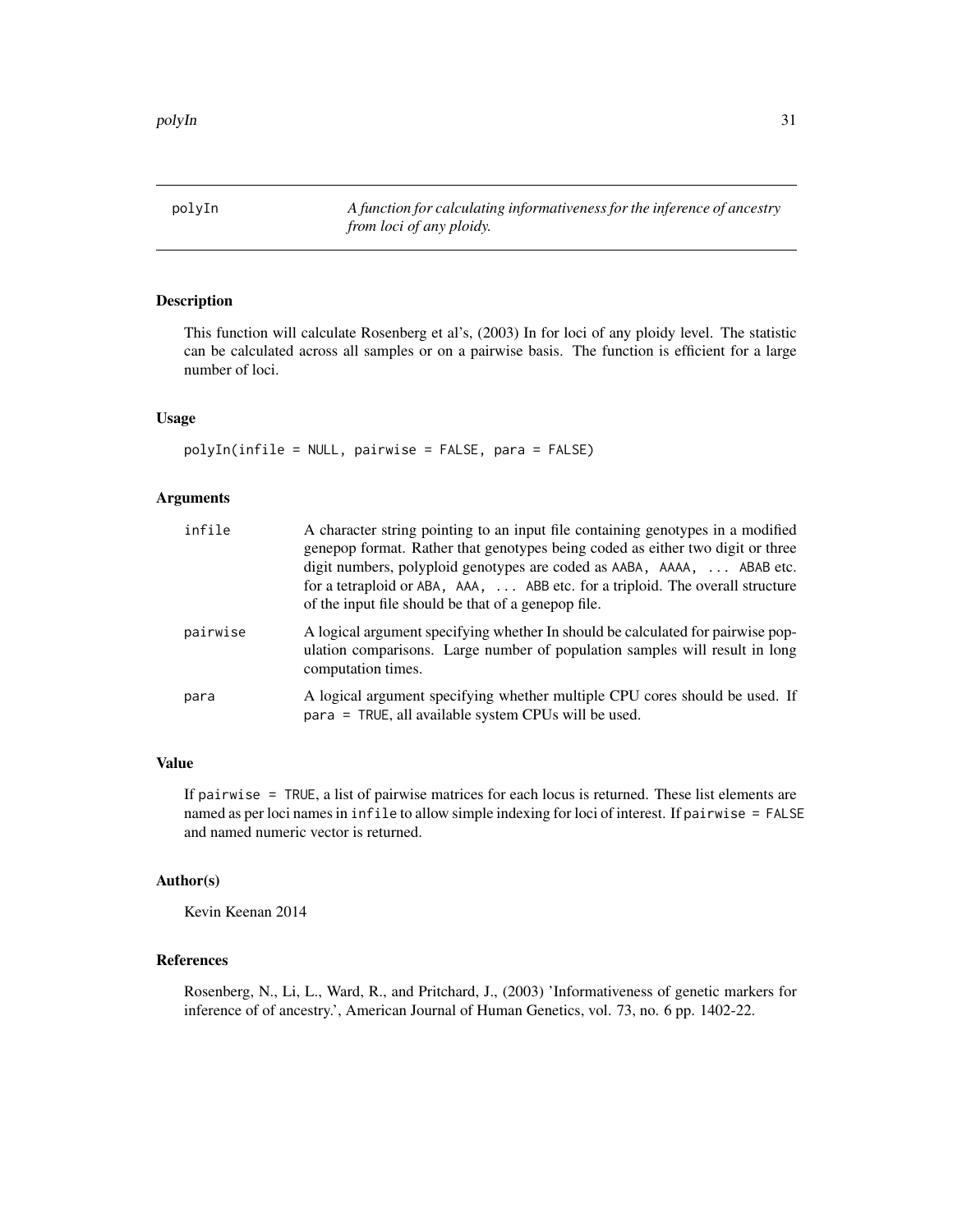<span id="page-31-0"></span>

#### Description

pop\_stats is an example data frame for the function divRatio. Users wishing to pass a value to the argument pop\_stats in this function should ensure that the format is as given in this data set. Header names should be identical to those presented in the pop\_stats data set. The inclusion of the column named validloci is optional.

#### Usage

pop\_data

#### Format

data frame

readGenepop *A function to calculate allele frequencies from genepop files.*

#### Description

readGenepop allows the calculation of various parameters from 3 digit and 2 digit genepop files. The purpose of the function is mainly as a data manipulation process to allow for easy downstream analysis.

#### Usage

 $readGenepop(intfile = NULL, gp = 3, bootstrap = FALSE)$ 

#### Arguments

| infile    | Specifies the name of the 'genepop' (Rousset, 2008) file from which the statistics<br>are to be calculated. This file can be in either the 3 digit of 2 digit format, and<br>must contain only one <i>whitespace</i> separator (e.g. "space" or "tab") between each<br>column including the individual names column. The number of columns must<br>be equal to the number of loci $+1$ (the individual names column). If this file is<br>not in the working directory the file path must be given. The name must be a<br>character string (i.e. enclosed in "" or "). |
|-----------|-----------------------------------------------------------------------------------------------------------------------------------------------------------------------------------------------------------------------------------------------------------------------------------------------------------------------------------------------------------------------------------------------------------------------------------------------------------------------------------------------------------------------------------------------------------------------|
| gp        | A numeric argument specifying the format of the infile. Either '3' or '2' are<br>accepted as arguments. Default is $gp = 3$ .                                                                                                                                                                                                                                                                                                                                                                                                                                         |
| bootstrap | A logical argument specifying whether the user would like the infile data boot-<br>strapped. If bootstrap = TRUE a genepop format object is returned. See<br>bootstrap_file in the value section below.                                                                                                                                                                                                                                                                                                                                                               |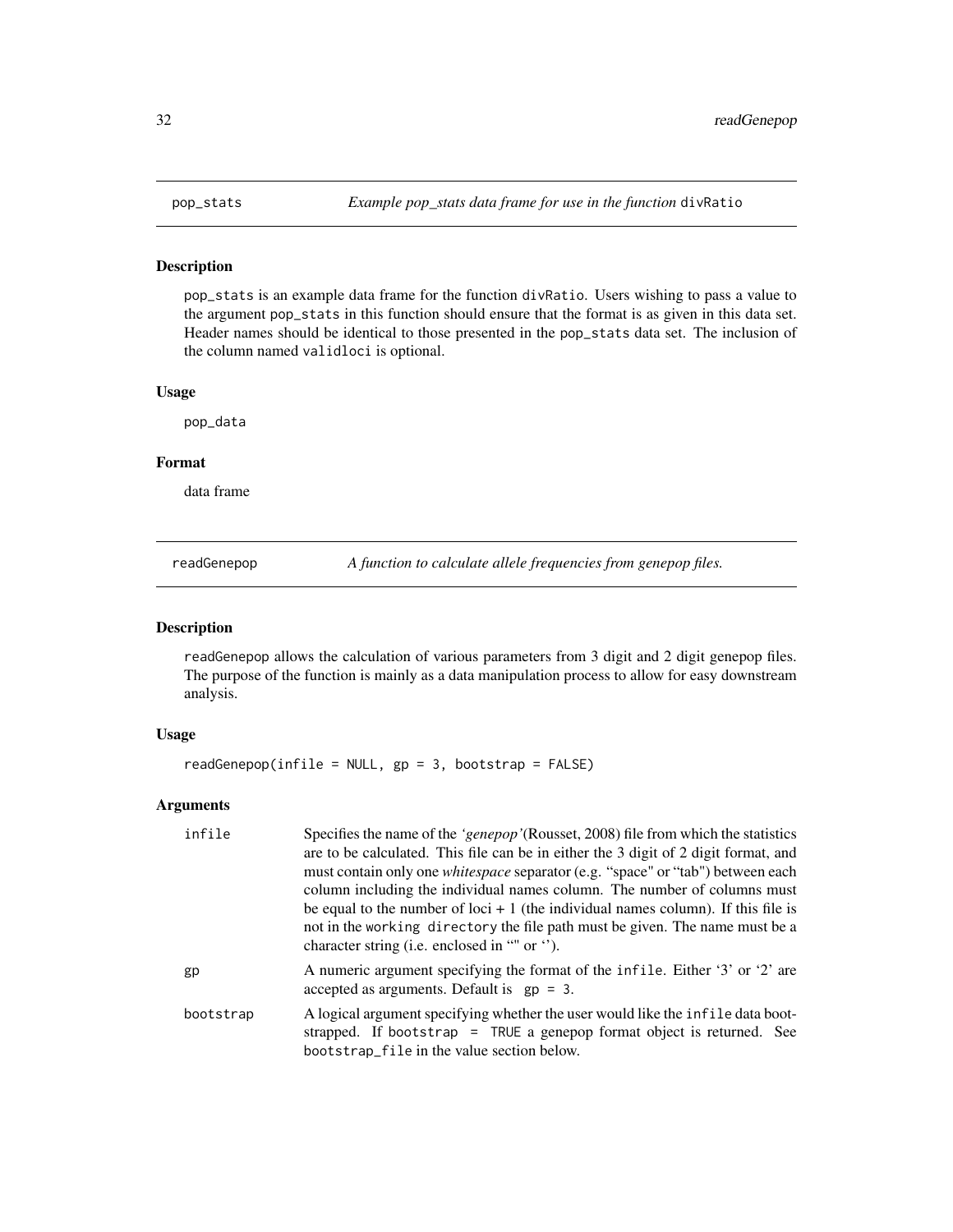#### readGenepop 33

#### Details

Results from this function allow for the calculation of various population genetics statistics, such as those calculated by div.part and in.calc. Users may find it useful for data exploration. For instance by employing the plot {graphics} function, an *'ad hoc'* assessment of allele size distribution can be carried out using the code in the example section below. From this example it is clear that the function will be particularly useful for those wishing to develop their own novel analysis methods.

#### Value

| npops        | The number of population samples in infile.                                                                                                                                                                                                                                                                                                                                                                                                               |
|--------------|-----------------------------------------------------------------------------------------------------------------------------------------------------------------------------------------------------------------------------------------------------------------------------------------------------------------------------------------------------------------------------------------------------------------------------------------------------------|
| nloci        | The number of loci in infile.                                                                                                                                                                                                                                                                                                                                                                                                                             |
| pop_alleles  | A list of matrices ( $n = 2x$ npops) containing haploid allele designations. Every<br>two matrices contain the two alleles per individual per population. For example<br>pop_alleles[[1]][1,1] and pop_alleles[[2]][1,1] are the two alleles ob-<br>served in individual '1' in population '1' at locus '1', whereas pop_alleles[[3]][1,1]<br>and pop_alleles[[4]][1,1] are the two alleles observed in individual '1' in<br>population '2' at locus '1'. |
| pop_list     | A list of matrices $(n = n \text{pops})$ containing the diploid genotypes of individuals<br>per locus.                                                                                                                                                                                                                                                                                                                                                    |
| loci_lames   | A character vector containing the names of loci from infile.                                                                                                                                                                                                                                                                                                                                                                                              |
| pop_pos      | A numeric vector or the row index locations of the first individual per population<br>in infile.                                                                                                                                                                                                                                                                                                                                                          |
| pop_sizes    | A numeric vector of length npops containing the number of individuals per pop-<br>ulation sample in infile.                                                                                                                                                                                                                                                                                                                                               |
| allele_names | A list of npops lists containing nloci character vectors of alleles names per<br>locus. Useful for identifying unique alleles.                                                                                                                                                                                                                                                                                                                            |
| all_alleles  | A list of nloci character vectors of all alleles observed across all population<br>samples in infile.                                                                                                                                                                                                                                                                                                                                                     |
| allele_freq  | A list containing nloci matrices containing allele frequencies per alleles per<br>population sample.                                                                                                                                                                                                                                                                                                                                                      |
| raw_data     | An unaltered data frame of infile.                                                                                                                                                                                                                                                                                                                                                                                                                        |
| loci_harm_N  | A numeric vector of length nloci, containing the harmonic mean number of<br>individuals genotyped per locus.                                                                                                                                                                                                                                                                                                                                              |
| n_harmonic   | A numeric value representing the harmonic mean of npops.                                                                                                                                                                                                                                                                                                                                                                                                  |
| pop_names    | A character vector containing a four letter population sample name for each<br>population in infile (the first four letter of the first individual).                                                                                                                                                                                                                                                                                                      |
| indtyp       | A list of length nloci containing character vectors of length npops, indicating<br>the number of individuals per population sample typed at each locus.                                                                                                                                                                                                                                                                                                   |
| nalleles     | A vector of the total number of alleles observed at each locus.                                                                                                                                                                                                                                                                                                                                                                                           |
| bs_file      | A genepop format data frame of bootstrapped infile. This value is only re-<br>turned if bootstrap = $TRUE$ .                                                                                                                                                                                                                                                                                                                                              |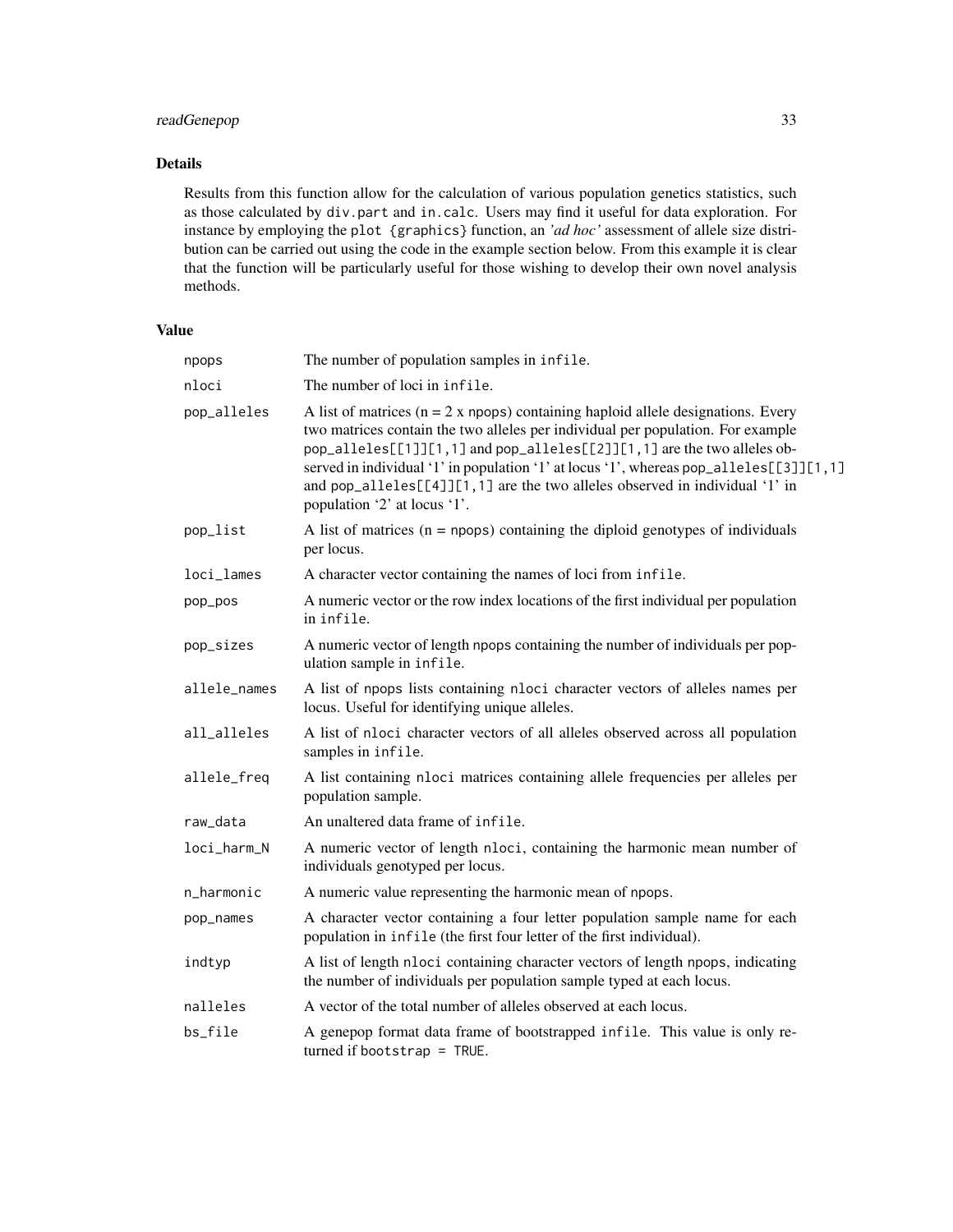#### <span id="page-33-0"></span>Author(s)

Kevin Keenan <kkeenan02@qub.ac.uk>

#### References

Rousset, F., "genepop'007: a complete re-implementation of the genepop software for Windows and Linux.," Molecular ecology resources, vol. 8, no. 1, pp. 103-6, (2008).

#### Examples

```
# Code to plot ordered allele fragment sizes to assess mutation model.
data(Test_data, package = "divensity") # define datax \le readGenepop(infile = Test_data, gp = 3, bootstrap = FALSE)
locus10_pop1 <- c(x$pop_alleles[[1]][[2]][,10],
                  x$pop_alleles[[1]][[2]][,10])
sort_order <- order(locus10_pop1, decreasing = FALSE) #sort alleles
plot(locus10_pop1[sort_order], col="red", ylab = "Allele size")
```
snp2gen *Conversion function for SNP nucleotide genotype matrix to a genepop file.*

#### Description

This function converts SNP nucleotide genotype to genepop file format.

#### Usage

 $snp2gen(intile = NULL, prefix_length = 2)$ 

#### Arguments

| infile | A character string indicating the name of the text file containing SNP genotypes.             |
|--------|-----------------------------------------------------------------------------------------------|
|        | prefix_length This argument specifies the population specific prefix within individual names. |

#### Value

A genepop file written to disk as "snp2gen-converted.gen"

#### Author(s)

Kevin Keenan, 2014

#### Examples

```
## Not run:
data(SNPs, package = "diveRsity")
snp2gen(infile = SNPs, prefix_length = 2)
```
## End(Not run)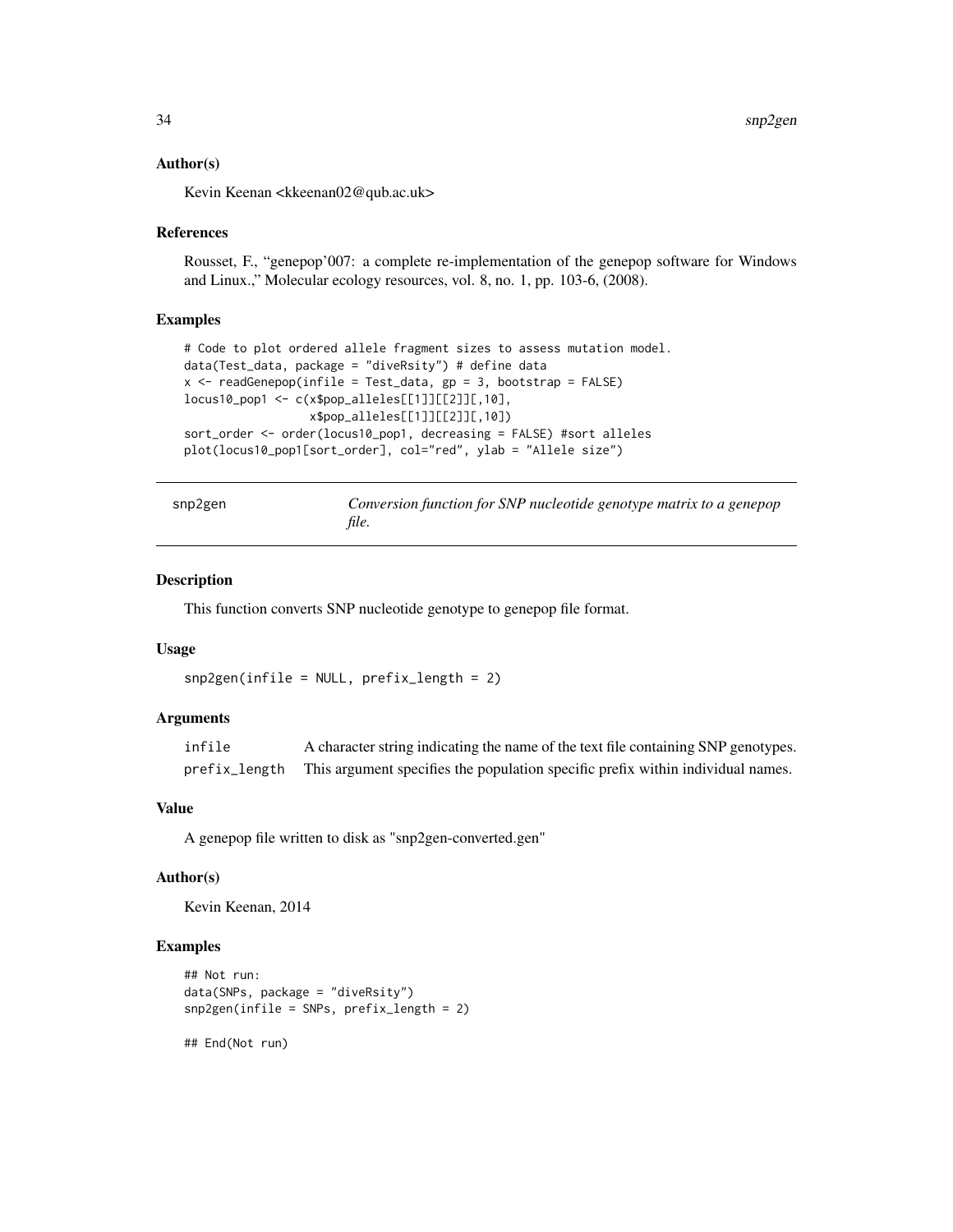#### <span id="page-34-0"></span>Description

SNPs depicts a typical input layout for the function snp2gp. Data can be passed to this function as either a dataframe, or a file name for a tab delimited file with the same structure as SNPs.

#### Usage

SNPs

#### Format

SNP data

Test\_data *Example infile for diveRsity package*

#### Description

Test\_data is a typical genepop (Rousset, 2008) three digit format input file for the package diveRsity. This is empirical data for six brown trout population first presented in 'Beaufort Trout MicroPlex: A high throughput multiplex platform comprising 38 informative microsatellite loci for use in brown trout and sea trout (Salmo trutta L.) genetics studies. Journal of Fish Biology (2013)'. The data file contains genotypic information for 37 microsatellite loci from 265 individuals.

#### Usage

Test\_data

#### Format

genepop 3 digit.

#### References

Rousset, F., "genepop'007: a complete re-implementation of the genepop software for Windows and Linux.," Molecular Ecology Resources, vol. 8, no. 1, pp. 103-6, (2008).